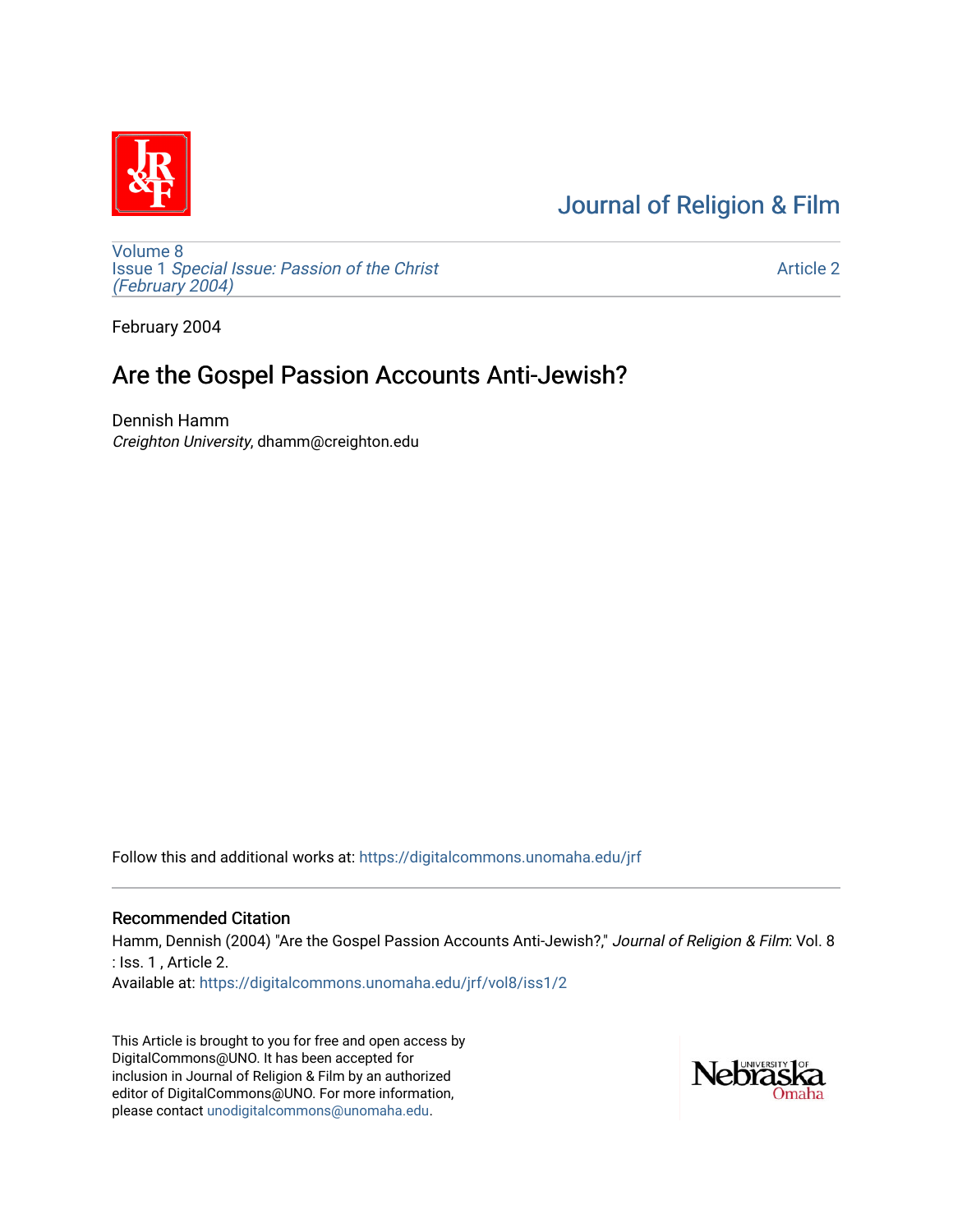## Are the Gospel Passion Accounts Anti-Jewish?

## **Abstract**

For teachers and students in a university setting, for religious leaders - and for life-long learners generally - the advent of Gibson's film raises questions like the following. How does this film fit into the history of dramatic presentations, productions like the famous Oberammergau Passion Play or the previous cinematic versions? What has been the social impact of such presentations? How closely does this film reflect the Gospel accounts? How much are those Gospel accounts themselves responsible for their anti-Jewish use? And how accurately do the Gospel accounts reflect what we know of the secular history of early first century Palestine? Well, there are many places to begin this discussion, but it does make sense that any discussion of portrayals of the passion of Jesus should begin with a close look at the first four "scripts" - the accounts of Matthew, Mark, Luke, and John. My charge is to address the stark question, Are the gospel accounts of the passion of the Christ anti-Semitic? My short answer to the question is a measured "Yes and no."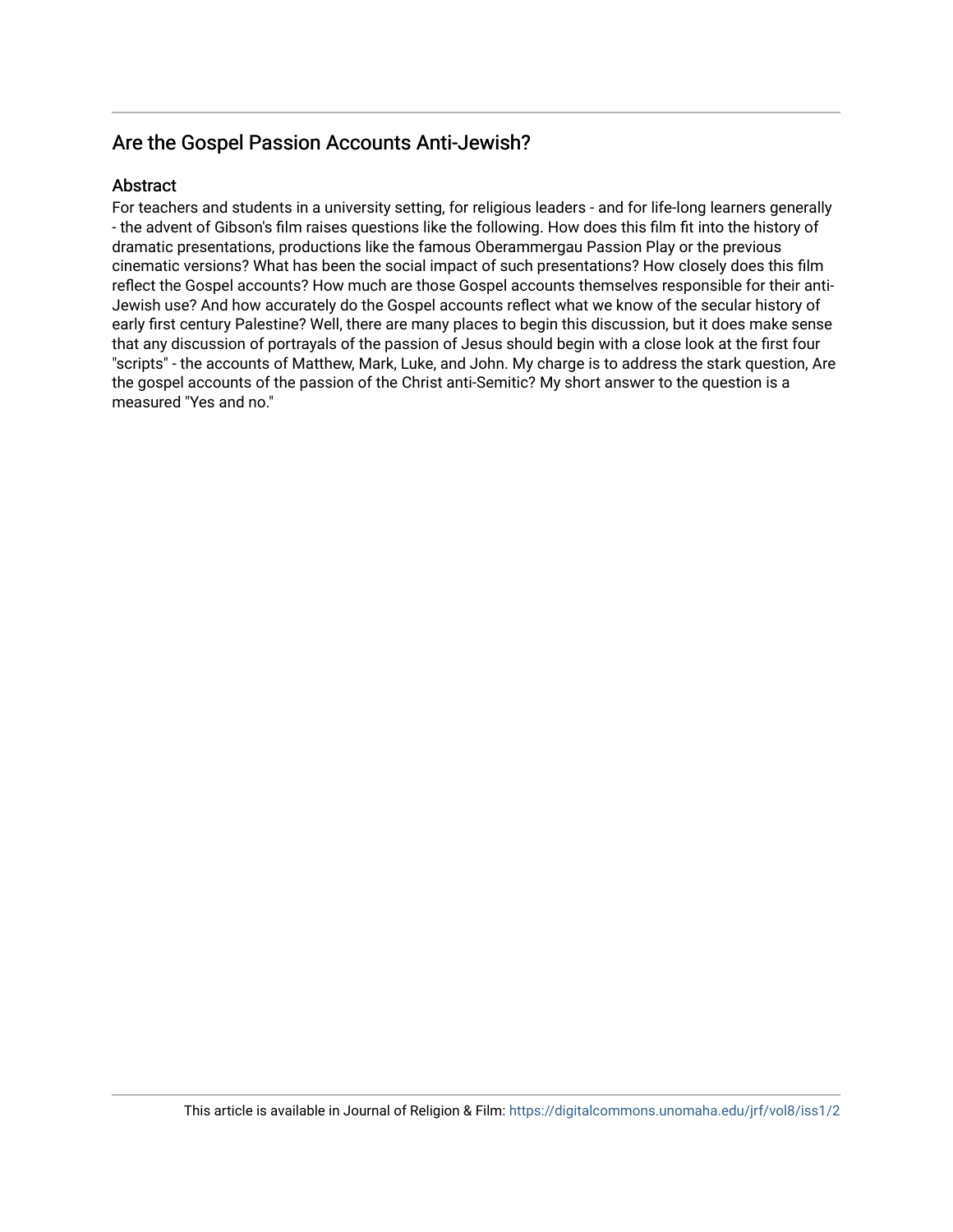#### **Introduction**

We are doing an odd thing here. We are giving a series of talks in response to the making of a film that most of us here (including me) have not seen, Mel Gibson's *The Passion of the Christ*. The film is not due to be released until February 25, 2004. Yet the movie has already caused a stir. Some scholars have written responses to an allegedly purloined copy of the script. Others have written in response to private screenings of early editions of the film, one of them hosted by Gibson himself for a gathering of California Jesuits last summer (Boyer). Some Evangelicals who have seen it have heralded it as a triumph of contemporary evangelization. The Pope has seen it, and his response has been variously reported, with an early report quoting him as saying, "It is as it was," followed almost immediately by a disclaimer that the Pope does not comment on works of art. Ironically, a magazine called "Inside the Vatican" has proclaimed Mel Gibson "man of the year." I say "ironically" because Mr. Gibson has associated himself with a group of sectarian Catholics who hold that the Vatican has not had a valid pope since Pius XII. Meanwhile, some Jewish groups, along with some Christian scholars, have become very nervous about what promises to be a vivid portrayal of the trials, suffering, crucifixion, and death of Jesus of Nazareth.

It is important that people, Christians especially, understand the reason for this anxiety. Most Jews, and some educated Christians, know very well that the past two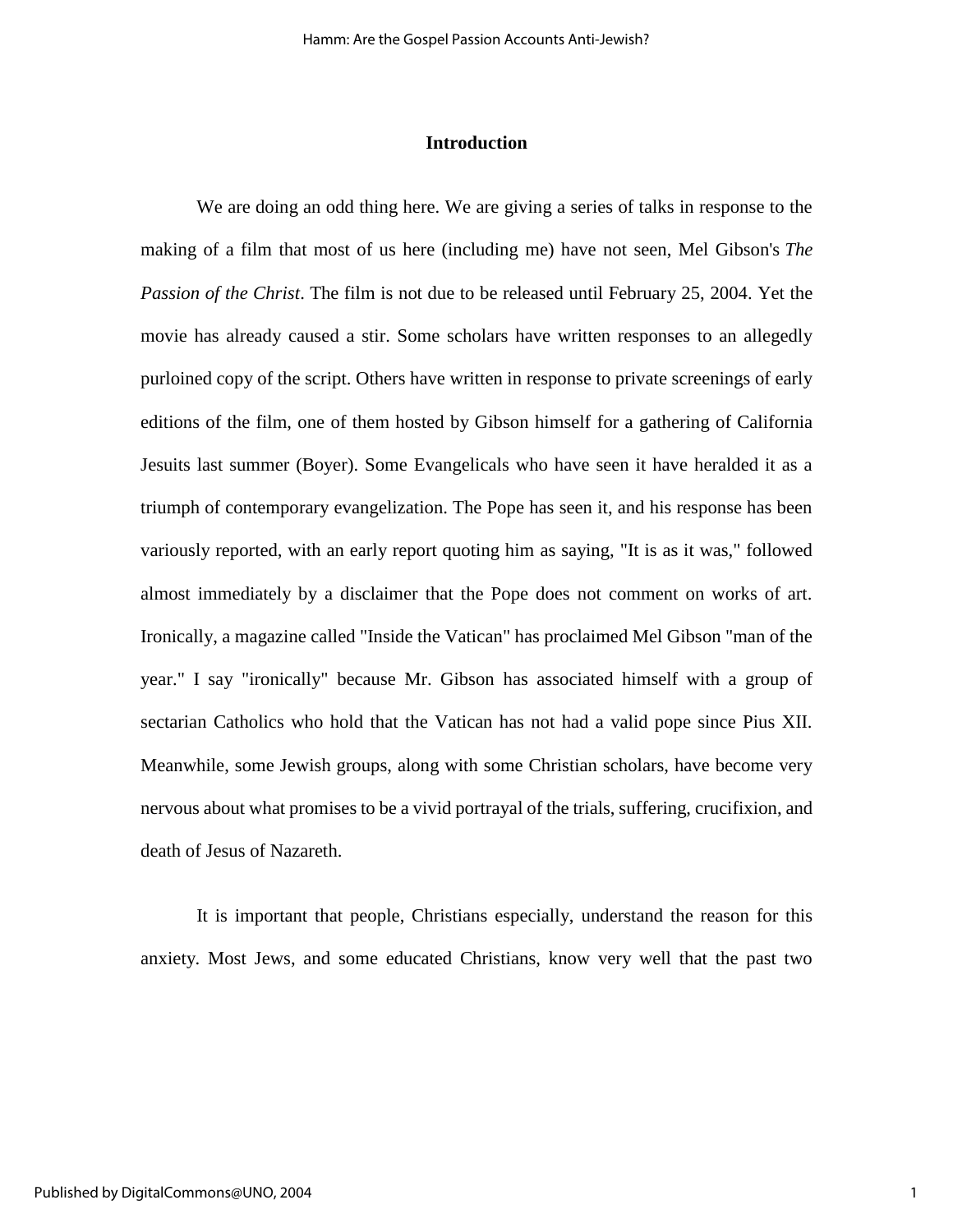millennia provide multiple examples of Passion plays and Good Friday sermons provoking anti-Jewish attitudes and actions, some of them lethal. For people with that awareness, the advent of a vivid cinematic portrayal of the suffering and death of Jesus by an internationally popular director is a matter warranting serious attention. So it makes sense that those of us who care about both religion and the art of film take some time to think and learn about some the issues this film is sure to raise when it is fully released to the public.

For teachers and students in a university setting, for religious leaders - and for lifelong learners generally - the advent of Gibson's film raises questions like the following. How does this film fit into the history of dramatic presentations, productions like the famous Oberammergau Passion Play or the previous cinematic versions? What has been the social impact of such presentations? How closely does this film reflect the Gospel accounts? How much are those Gospel accounts themselves responsible for their anti-Jewish use? And how accurately do the Gospel accounts reflect what we know of the secular history of early first century Palestine? Well, there are many places to begin this discussion, but it does make sense that any discussion of portrayals of the passion of Jesus should begin with a close look at the first four "scripts" - the accounts of Matthew, Mark, Luke, and John.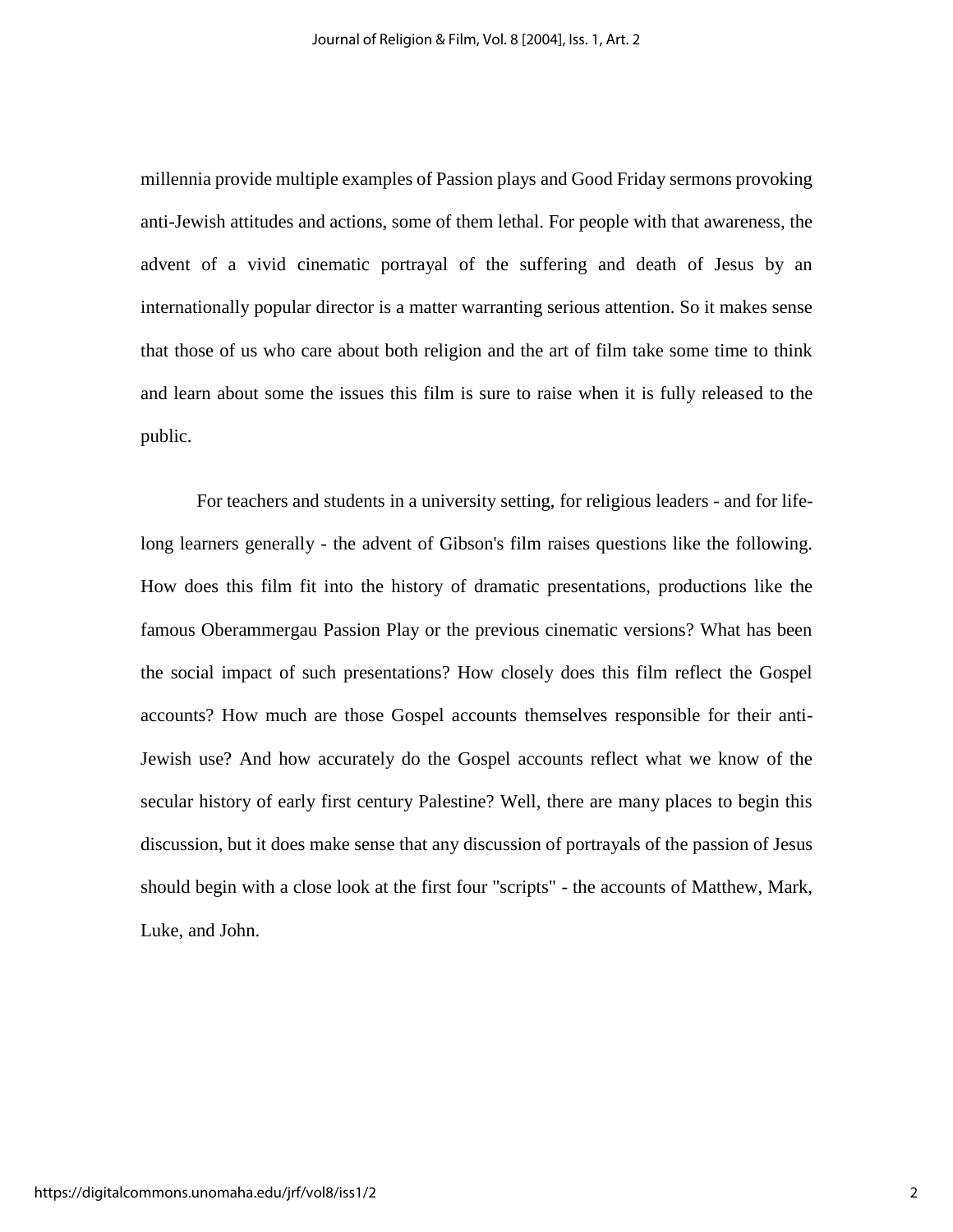Others in this symposium will deal with reconstructing the world *behind* those texts and with the *post*-biblical history that the gospel accounts have inspired and provoked. My charge is to address the stark question, Are the gospel accounts of the passion of the Christ anti-Semitic? My short answer to the question is a measured "Yes and no." Let me explain.

If the question means, "Has the reading and dramatization of the gospel accounts *occasioned* anti-Jewish attitudes and actions?" - then the answer is, of course, yes. The gospel caricaturing of the Pharisees, understood as portraits of typical Jews, has surely contributed to Christian prejudice against Jews. The Fourth Evangelist's odd way of referring to the adversaries of Jesus as *hoi Ioudaioi* (usually translated as "the Jews") seems to make the Jewish people as a whole the enemies of Jesus (and, consequently of any followers of Jesus, then and now). Matthew describes the Roman prefect Pilate washing his hands in the sight of the crowd, saying, "I am innocent of this man's blood. Look to it yourselves." And then he writes, "And all the people, said in reply, "His blood be upon us and upon our children" (27:25). Over the centuries this so-called "blood libel" curse has led many Christians to hear this statement as a self-indictment of all Jews and their descendants; it was an easy step, then, to interpret any subsequent suffering of Jews as God's punishment of them for not accepting Jesus of Nazareth as their Messiah. It was another easy step for some to see that statement as a warrant for *adding* to the suffering of Jews. To the extent that the gospels have occasioned Christian anti-Jewish attitudes and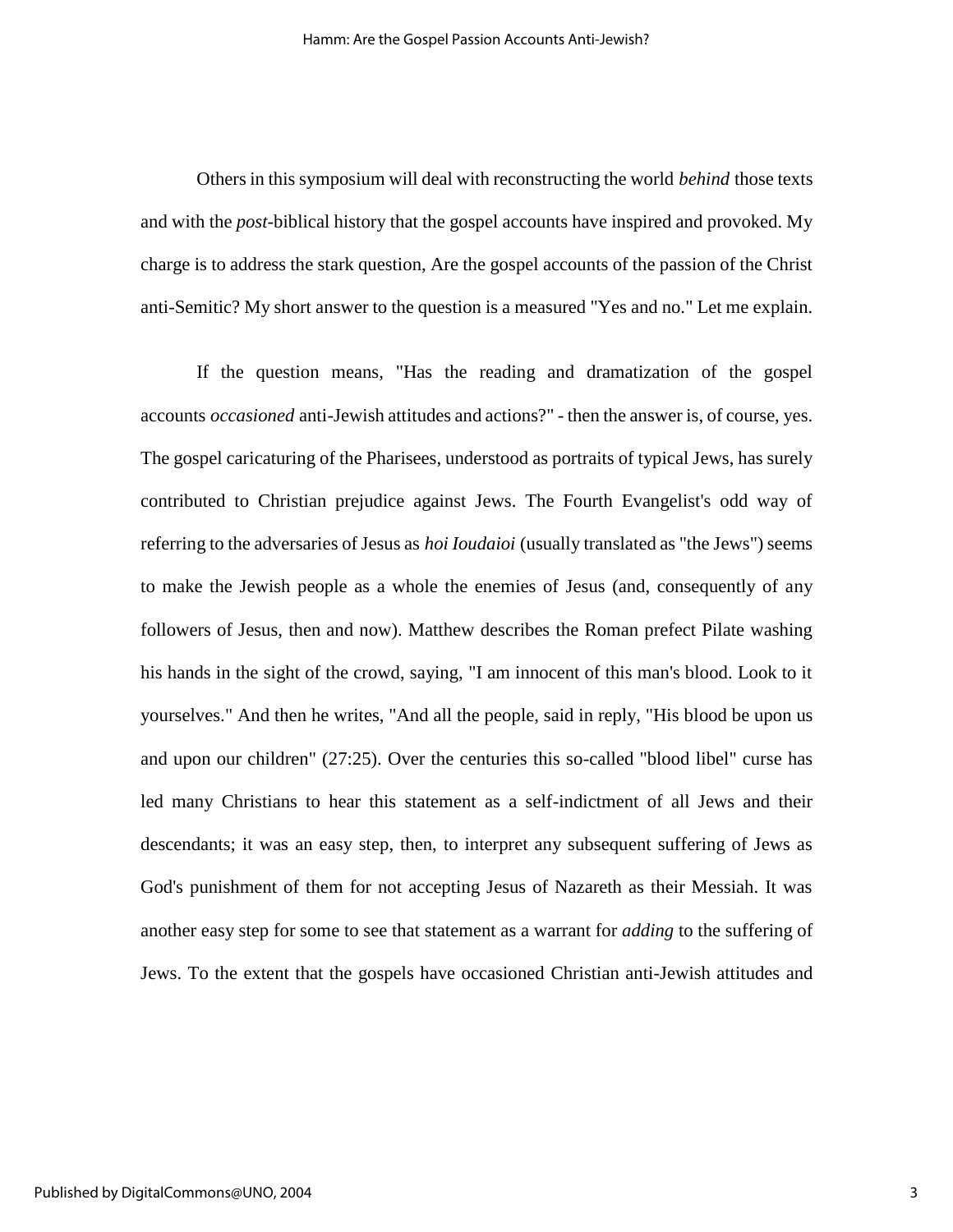actions, then, they are undeniably anti-Semitic in that sense. Others in this symposium will address that historical reality.

But if the *effect* of documents (rightly or wrongly understood) is one thing; the *intent* of the implied authors, understood in their cultural and literary context, may well be something else. If our question means, "Were the gospel accounts written with the *intent* to provoke negative or hostile attitudes and actions against Jews?" - then the answer could be a careful No. Many New Testament scholars hold that the earliest gospel traditions were written by Jewish messianists for groups that were largely Jewish messianists themselves. For example, Daniel Harrington understands the project of the author of Matthew as the work of a Jew writing for other Jews with the idea of showing them that the way to be Jewish after the Roman destruction of the Temple in 70 C.E. was to accept Jesus as the promised Messiah and the ultimate interpreter of Torah (80-82). A Jew writing for Jews about a different way of being Jewish cannot be accused of being anti-Jewish, any more than a Democrat campaigning in the Iowa caucuses competing for his or her party's nomination as presidential candidate would be thought anti-Democrat when he or she challenges other candidates' qualifications for that role. Assessed from the point of view of the implied authors of the Gospels, then, they need not be termed anti-Jewish (for a concise summary of this issue regarding the New Testament as a whole see Harrington).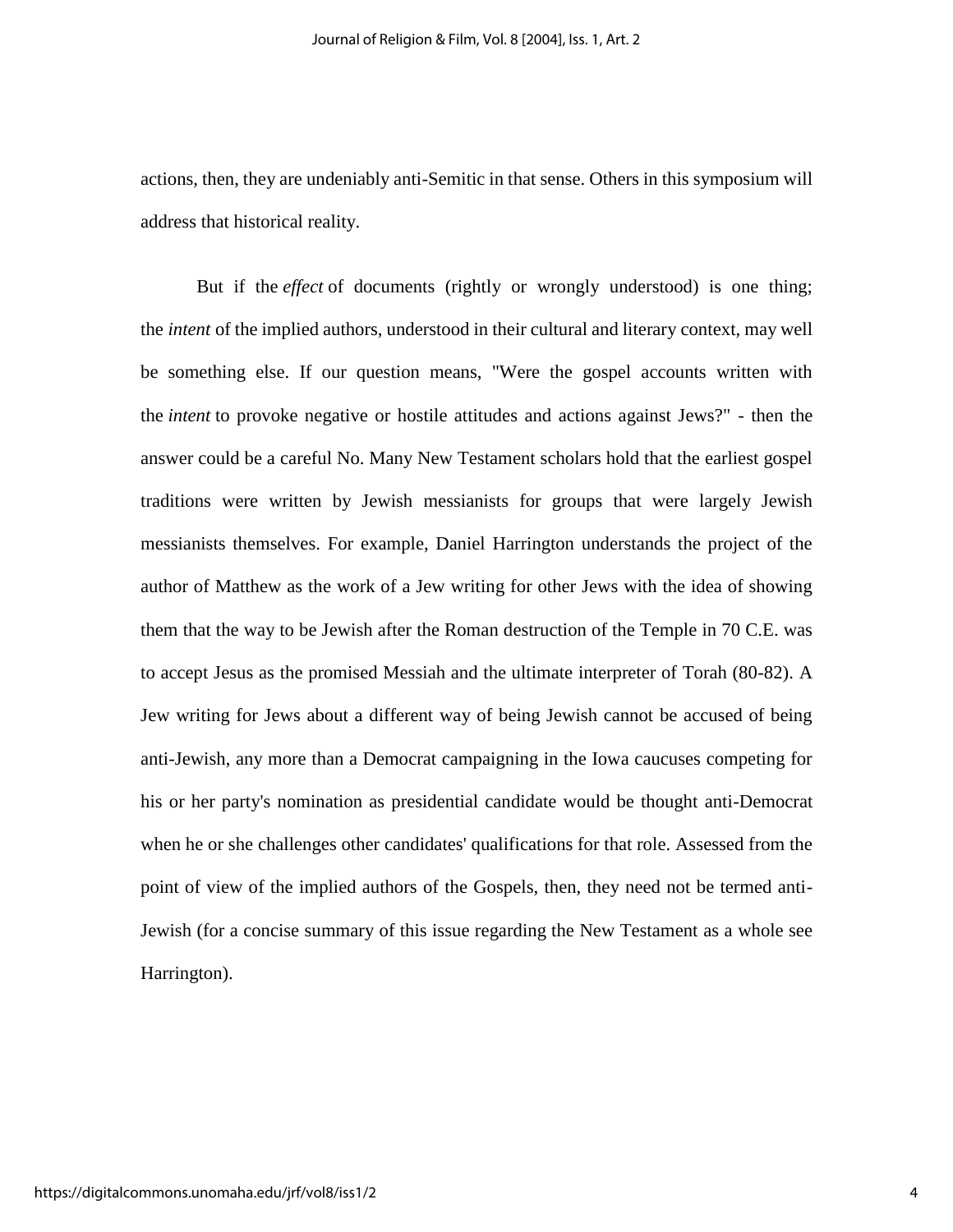What, then, is the appropriate antidote for the kind of anti-Semitism that the reading of those texts has frequently occasioned? There are two main options: (a) to censor the gospel texts or (b) to teach people to hear and read the Gospels in their full social, cultural, and literary context. While some revision of the Passion accounts read during the Christian Holy Week liturgies may be warranted as pastoral practice, I would argue that censorship of the biblical text (what Raymond Brown called "falsifying the text") cannot be the final antidote to anti-Semitic misunderstandings. Only the teaching of the proper contextual understanding of those texts will correct the misunderstanding that leads to anti-Jewish attitudes and actions. For those of us who teach, preach, dramatize (or *critique* teaching, preaching, or dramatizations of) the Christian story of the last days of Jesus, such "damage control" is crucial. It is crucial not only for healing and fostering the relationships between Christians and Jews; it is crucial for Christians to read our own Scriptures in context. To that end, I will use the remainder of my time touching on three "hot button" issues in the gospel portrayal of the final days of Jesus of Nazareth. First, what is the best Christian understanding of the "blood libel" curse of Matthew 27:25? Second, what are we to make of the Fourth Gospel's way of referring to the enemies of Jesus and his followers as "the Jews"? And third, how do the gospel writers portray the people, the general population, in their accounts of the Passion?

#### **Matthew 27:25 - The "Blood Libel" Curse**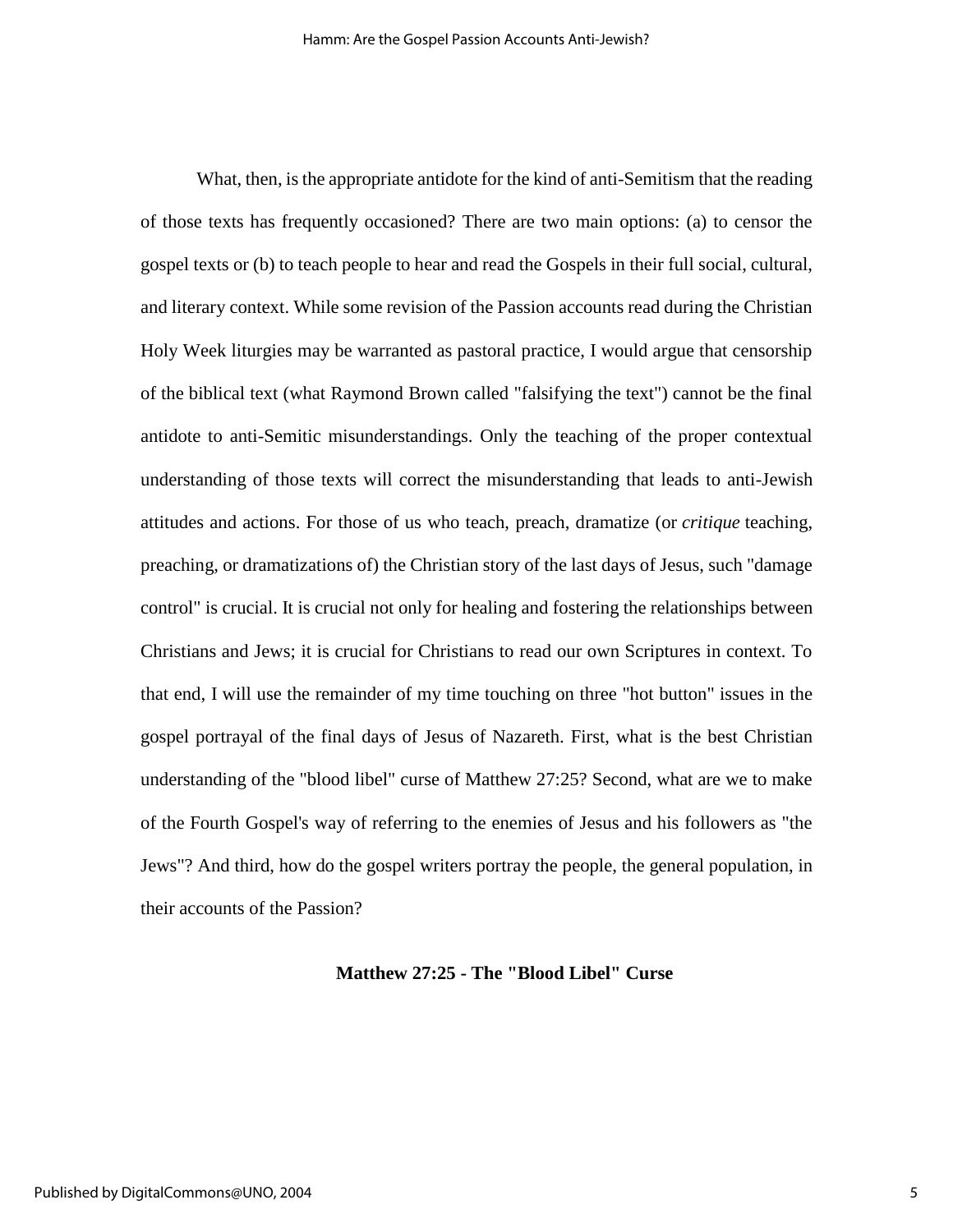"And all the people said in reply, 'His blood be upon us and upon our children.'" There are obvious reasons why this statement, especially when it has been shouted by a rowdy crowd in a theatrical or cinematic production, can evoke anti-Jewish sentiments. Reports of early screenings of the Gibson movie noted that this incendiary line was blessedly absent from the film; a report of a recent screening for church leaders notes, however, that the "blood libel curse," spoken not by a crowd but by Caiaphas alone, is back in the current edition of the film. A still more recent report notes that the line has been edited out. Whether the line will still be there in the version to be released on Ash Wednesday remains to be seen. *In* the movie or *out*, this particular verse is a permanent part of the Gospel of Matthew, and warrants fresh scrutiny.

The immediate context makes it clear that the issue is indeed the matter of taking responsibility for the execution of Jesus, for Pilate has just made a public show of taking water and washing his hands; and he has just said, "I am innocent of this man's blood. See to it yourself." It is, of course, Pilate himself who "sees to it" that Jesus is whipped and who hands Jesus over to members of the Roman militia, who first mock Jesus as king and then proceed to crucify him. But the cry of the people taking collective blame hangs in the air, and persists in memories and imaginations of readers and audiences. Matthew's "inclusive language" is part of the problem, for he ascribes this statement to "all the people." It is not hard to understand why it has been an easy step for those who are already hostile to Jews to hear in this verse as an excuse for their hostility. They hear this statement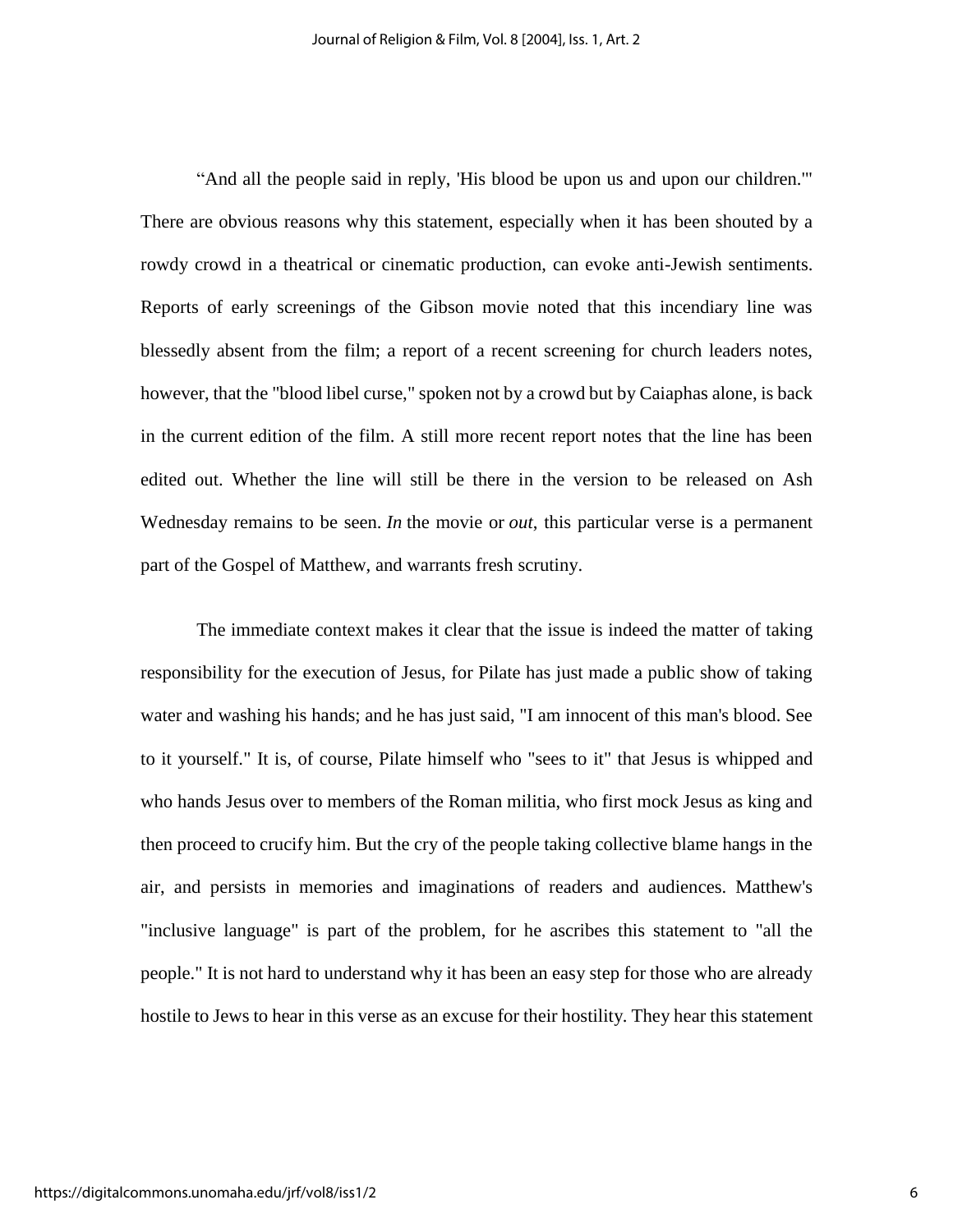as uttered by all Jews living *then*, and applied to their descendants ever after, especially those currently available for contemporary hating. And yet, while such a reading may be an easy step for an irrational hater, it embodies some strange consequences of logic. If the statement is understood as *all* Jews *at that time* taking on the blame for Jesus' crucifixion, it would have to be taken as an indictment that includes Jesus' mother Mary, Jesus himself, all his relatives, and all of the men and women who followed him - i.e. the whole early Jerusalem church; for they were all Jewish! Of course anyone who has heard or read the blood-libel line as an indictment of all Jews is not exercising careful contextual logic. Such a reader or auditor has committed the anachronism of extracting Jesus of Nazareth and his followers from their own people. Such readers have simply taken gospel references to Jews as references to opponents of Jesus. As we will see in a moment, it is the author of the Fourth Gospel, John, who must bear a heavy portion of the responsibility for that anachronism. Whatever the illogic and anachronism of such a reading of Matthew 27:25, there is no denying that this particular gospel verse has been a powerful vehicle for the "teaching of contempt" down through the centuries. Thoughtful Christians should have no trouble understanding Jewish concern about its inclusion in what promises to be the most watched dramatization ever of the Passion of Jesus.

The first step one can take to limit the potential anti-Jewish response to the "blood libel" statement is to show that the immediate referents of the statement are the small group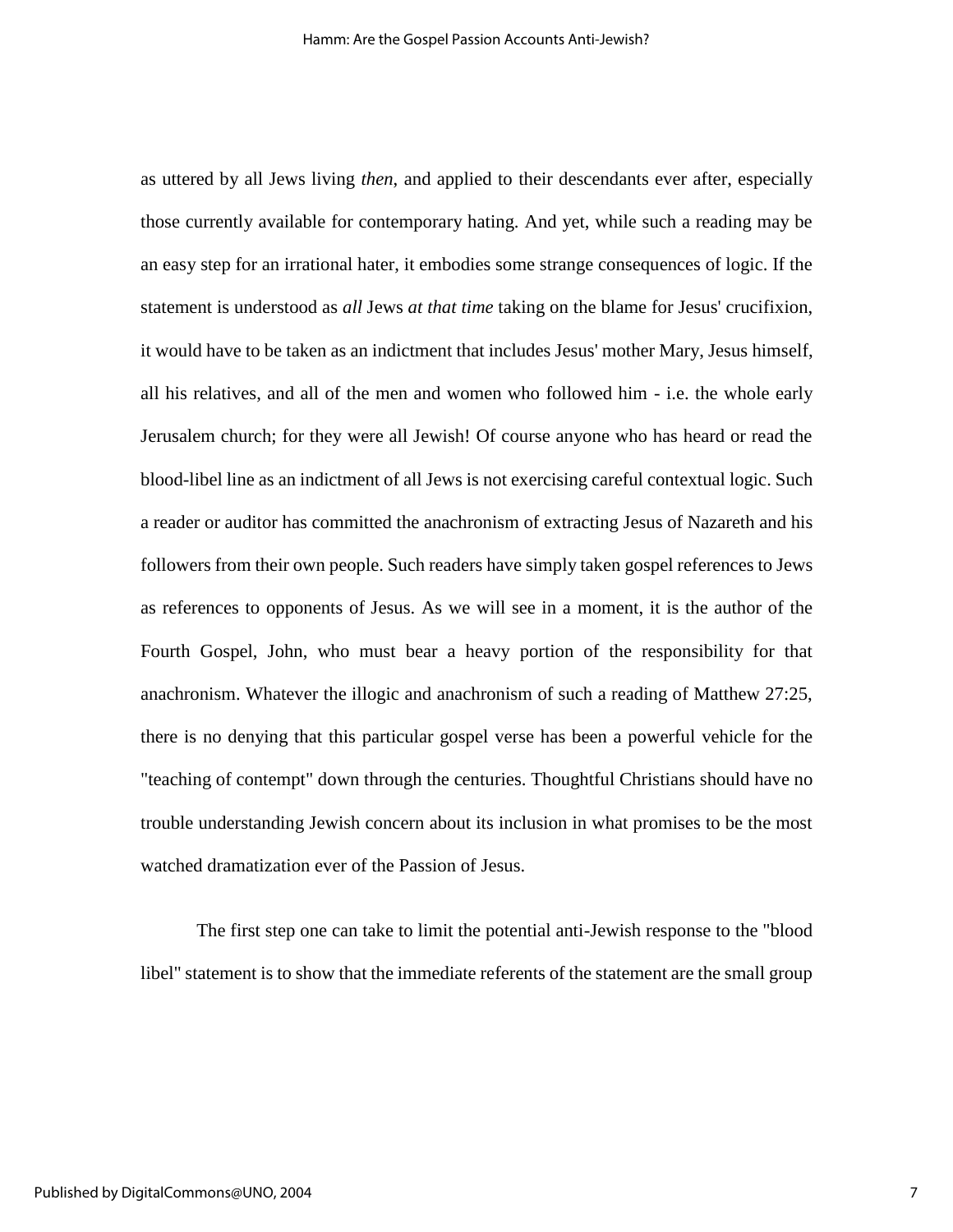of Jerusalemites gathered that day outside of the venue of Pilate's inquest, and their immediate children. But surely something more needs to be said.

The Roman Catholic Church is so aware of the volatile potential of Matthew 27:25 that the two thousand bishops gathered at Vatican Council II (1962-65) addressed this verse in the most direct way possible in one of the major documents to emerge from the council. In section 4 in "The Declaration on the Relationship of the Church to Non-Christian Religions," often cited by its first two Latin words, *Nostra aetate* ("In our age") they wrote,

Even though the Jewish authorities and those who followed their lead pressed for the death of Christ (see Jn 19:6), neither all Jews indiscriminately at that time, nor Jews today, can be charged with the crimes committed during his passion. It is true that the church is the new people of God, yet the Jews should not be spoken of as rejected or accursed as if this followed from Holy Scripture.

For Roman Catholics at least, that is our church's authoritative commentary on Matthew 27:25. The same document goes on to spell out some of the implications of this interpretation:

Consequently, all must take care, lest in catechizing or in preaching the word of God, they teach anything which is not in accord with the truth of the Gospel message or the spirit of Christ.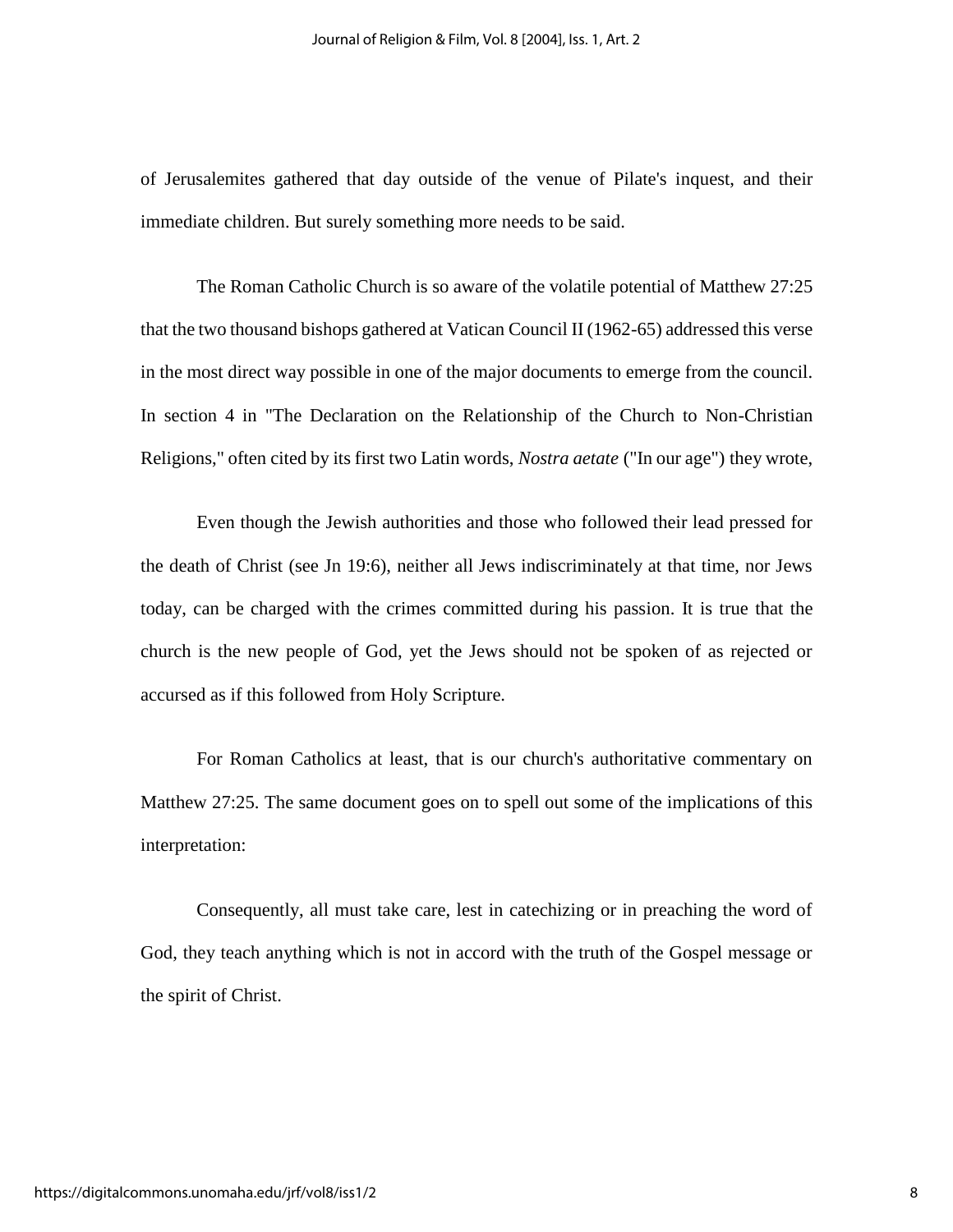Indeed, the church reproves every form of persecution against whomsoever it may be directed. Remembering, then, its common heritage with the Jews and moved not by any political considerations but solely by the religious motivation of Christian charity, it deplores all hatreds, persecutions, displays of anti-Semitism leveled at any time or from any source against the Jews.

The church always held and continues to hold that Christ out of infinite love freely underwent suffering and death because of the sins of all, so that all might attain salvation. It is the duty of the church, therefore, in its preaching to proclaim the cross of Christ as the sign of God's universal love and the source of all grace.

For those exercising a "hermeneutic of suspicion," this language may sound like a wishful glossing of a vitriolic text. However, a good case can be made that the author of Matthew 27:25 himself wanted it to carry that positive meaning by way of a literary convention commonly used in ancient writing, and increasingly recognized in the gospels - dramatic irony. Dramatic irony is a statement spoken in a drama or narrative carrying a double meaning: (a) the obvious meaning as apparently intended by a person speaking in the narrative and (b) a second meaning that the author wants the readers or audience to hear in ironic tension with the speaker's apparent meaning. One of the most obvious examples of this turns up in the Fourth Gospel, John 11:49-52. This passage describes a meeting of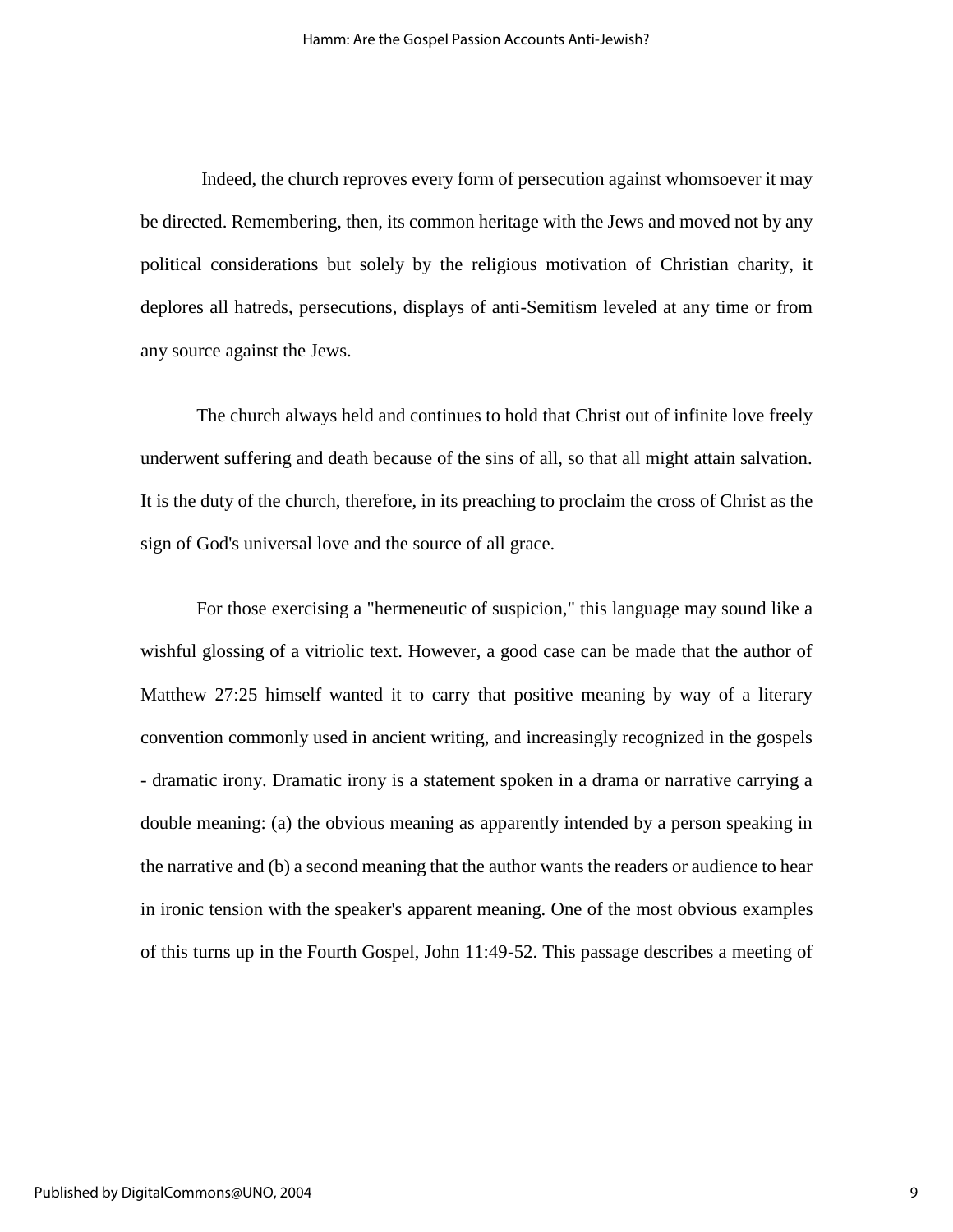the Sanhedrin gathered to deal with the excitement and growing popularity of Jesus provoked by the raising of Lazarus.

So the chief priests and the Pharisees convened the Sanhedrin and said, "What are we going to do? This man is performing many signs. If we leave him alone, all will believe in him, and the Romans will come and take away both our land and our nation. But one of them, Caiaphas, who was high priest that year, said to them, "You know nothing, nor do you consider that it is better for you that one man should die instead of the people, so that the whole nation may not perish." He did not say this on his own, but since he was high priest for that year, he prophesied that Jesus was going to die for the nation, and not only for the nation but also to gather into one the dispersed children of God.

There is plenty to consider here - the political motivation of the officials, the implication that one can be an instrument of God without knowing or intending it, the interpretation of Jesus' death as atonement for his people and everyone else - all of which have much to contribute to our understanding of the gospel accounts of the Passion of Christ. But my point here is to provide an example of dramatic irony in a passion account. The evangelist John spells it out for the reader: within the narrative flow, Caiaphas is talking on the level of practical strategy for keeping peace with the Romans; yet John alerts the reader to the Christian meaning that Caiaphas conveys unwittingly, the universal atoning purpose of Jesus' death.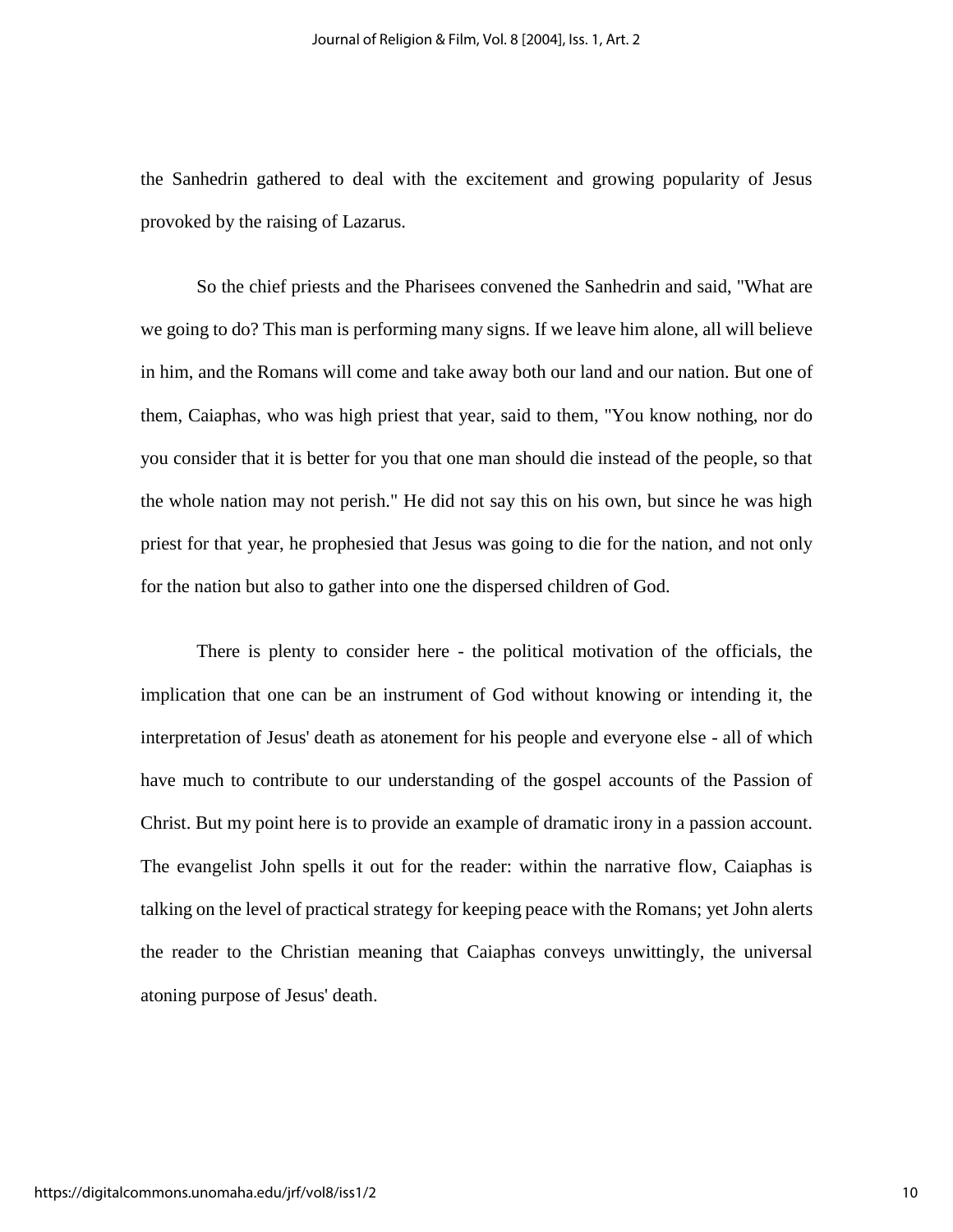In the full context of the Gospel of Matthew, the incendiary 27:25 can similarly be heard as a powerful piece of dramatic irony. In fact, the whole chapter is full of ironic talk about the blood of Jesus. First there is the irony of the chief priests and elders scrupling about keeping the 30 pieces of silver returned by Judas: "It is not lawful to deposit this in the temple treasury, for it is the price of blood" (27:6). The reader of Matthew is aware that they have already violated the Torah in their gathering of false witnesses and in their plot to have Jesus killed. Next comes the irony that they use the blood money to purchase land for a cemetery to bury "strangers" - thereby fulfilling Jesus mandate to extend hospitality to the stranger (25:35-40). Then comes the irony of Pilate's washing his hands and protesting to be "innocent of this man's blood," when, as the one authority in this situation that can mandate the death penalty, he bears full legal responsibility for the execution of Jesus that follows immediately. The cry of "all the people" - "His blood be upon us and upon our children" - then comes as the fullest irony of all. On the obvious level of the immediate narrative, the crowd at Pilate's praetorium takes on the responsibility for Jesus' death that Pilate refuses, even though he turns out to be in fact the authority ultimately responsible.

However, on the level of the author's communication with his audience, there is an even fuller *dramatic irony.* In the previous chapter, Matthew had narrated the Last Supper. In that episode, Jesus, passing the cup of blessing to his disciples during the Passover supper, said, "Drink from it, all of you, for this is my blood of the covenant, which will be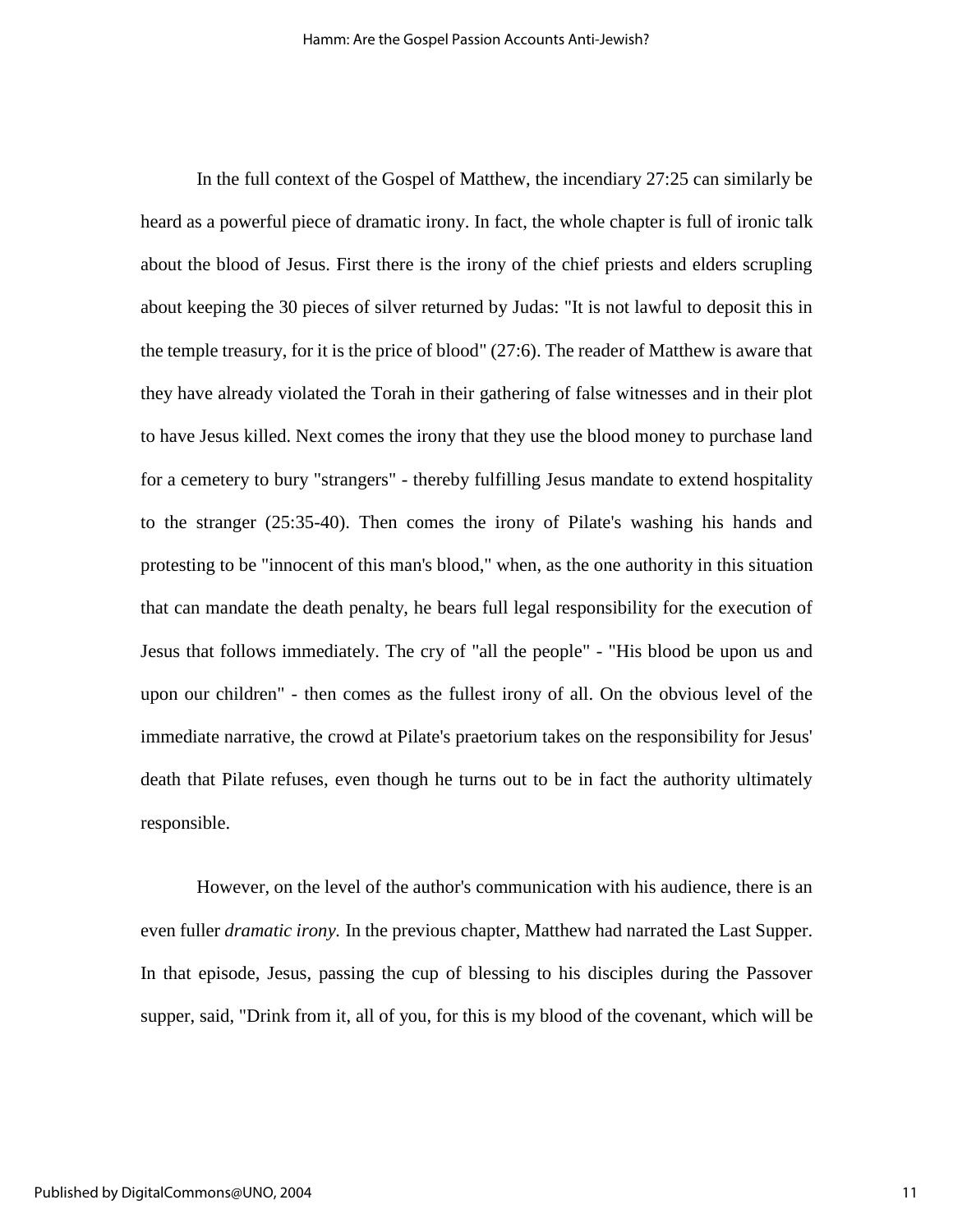shed on behalf of many for the forgiveness of sins" (26:28). This has always been understood as an interpretation of Jesus death as an atoning sacrifice. "The many" reflects an Aramaic expression for "everyone" including, of course, the covenant people, Jews. Immediately following in the next chapter, and in passages unique to this gospel, are those episodes we just reviewed - the three episodes dealing directly with the responsibility for the blood of Jesus - Judas' effort to return the 30 pieces of silver, the chief priests' refusal to use the money for temple business, the purchase of the "field of blood," and Pilate's hand-washing charade and claim to be "innocent of this man's blood." Then comes what may be the fullest irony of all, the cry of the people, "His blood be upon *us* . . ." Could such a careful author as Matthew have expected his readers to have heard that statement in isolation from Jesus' words over the cup at the supper? I think not. While, the crowd in the narrative shows a reckless readiness to take on the responsibility for Jesus' death (a responsibility legally unavailable to them), the attentive reader/audience can hear the dramatic irony: apparently, intending a claim of responsibility, the people unwittingly invoke a blessing upon themselves. For in Matthew's meaning, the blood of Jesus has an atoning purpose. This dramatic irony, of course, is no consolation to readers who would not subscribe to Matthew's messianic interpretation of Jesus' death as redemptive. But it is there for Christians, to remind them that the death of Jesus is divinely meant for the universal forgiveness of sins. Awareness of Matthew's irony would undermine any anti-Semitic application of 27:25 (this interpretation is developed in detail by Heil).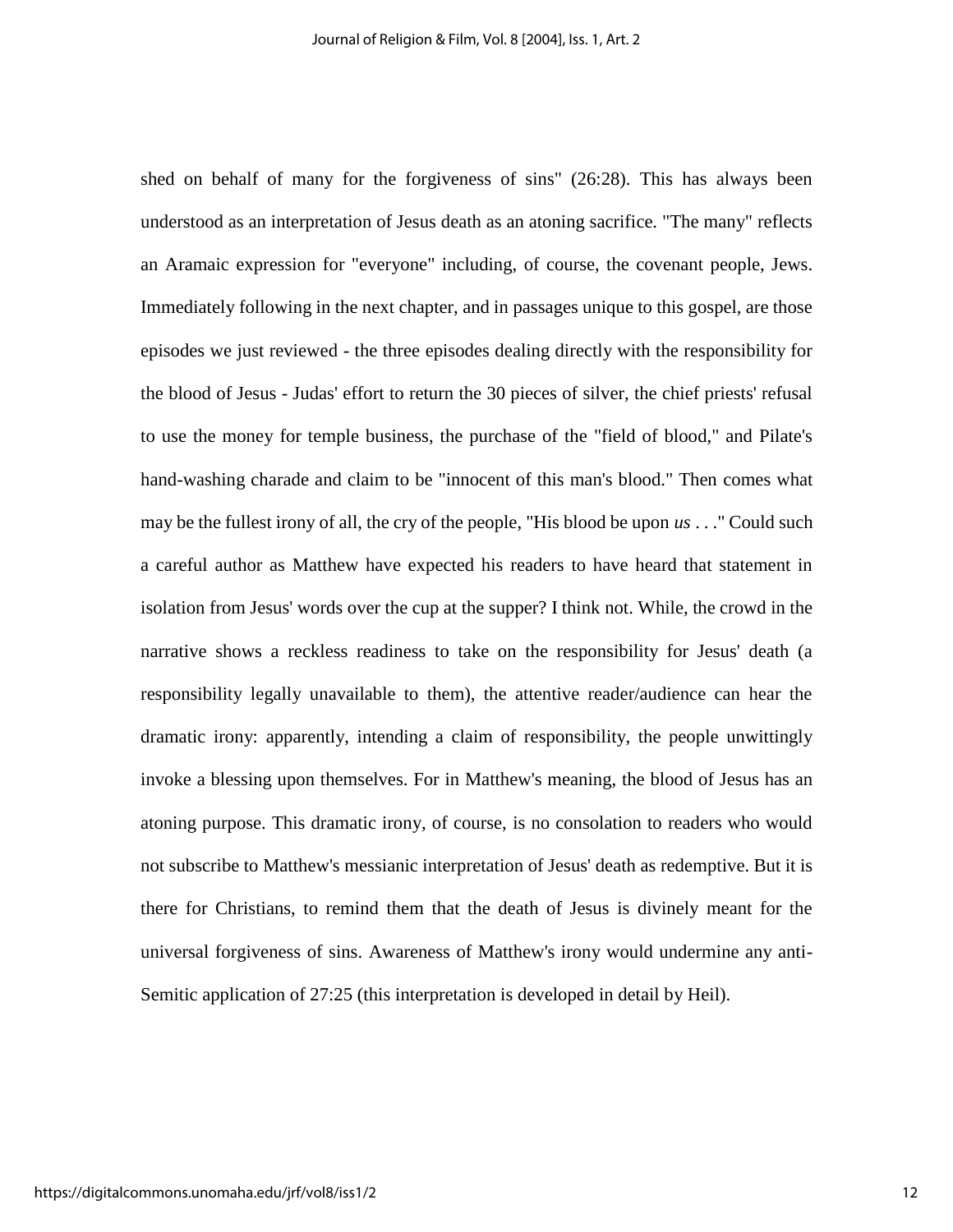## **"The Jews" as the Enemies of Jesus in the Gospel of John**

Next to Matthew 27:25, the Gospel of John's peculiar use of *hoi Ioudaioi*, usually translated "the Jews" in English, is perhaps the major New Testament contribution to Christian anti-Judaism. For in the Fourth Gospel those plotting to kill Jesus are frequently called simply *hoi Ioudaioi*. And so, even though the Roman prefect and his soldiers finally do the deed, one can get the impression from the Passion according to John that, from the Jewish side, the Jewish people as a whole share the blame. So John's use of "the Jews" warrants further scrutiny.

First, it should be noted that John gives the reader plenty of clues that Jesus, his relatives, and his followers are every bit as Jewish as these people are in the other three Gospels. Jesus goes to synagogue. He makes pilgrimage to the Jerusalem temple on major feasts - Passover, Hanukkah, Succoth. The Samaritan woman identifies him as a Jew (John 4:9). And in that same dialogue Jesus insists that salvation comes from the Jews (v. 22).

In other passages *hoi Ioudaioi* refers to Jews in an equally benign or at least neutral sense, as in references to Jewish institutions like "the Passover of the Jews" (2:13; 6:4; 11:55) or the stone jars used for "Jewish ritual washing" (2:6), or burial customs of the Jews (19:40). When Lazarus dies, "many Jews" come to console his sisters Martha and Mary, and after he is raised from the dead, some come to believe in Jesus as Messiah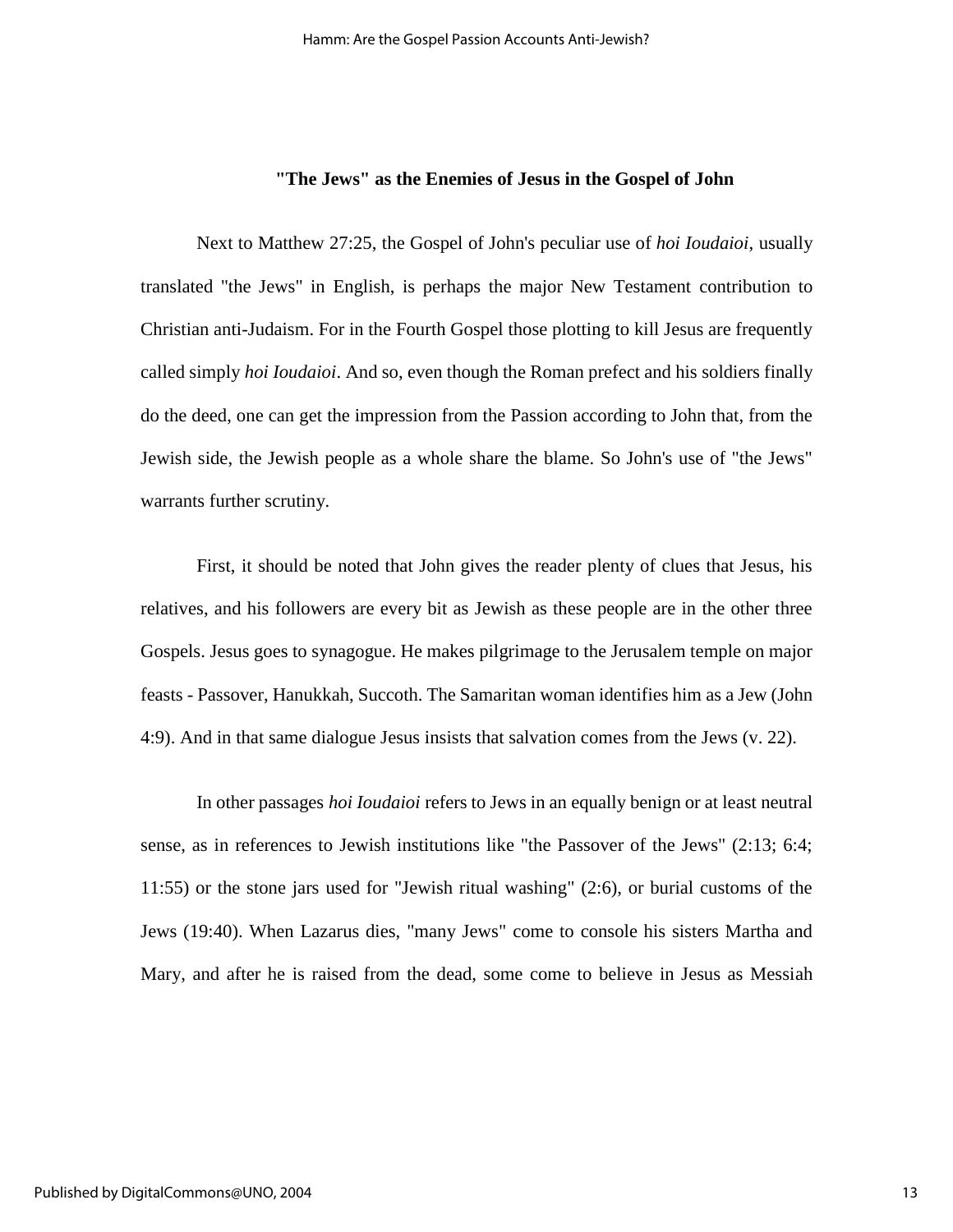(11:45). Some references to the Jews concern groups in which some do and some do not believe in Jesus (8:31; 10:19).

But then there are those places where *hoi Ioudaioi* seems to name Jews as a group fully at odds with Jesus, and Jesus fully at odds with them! That impression is especially strong in chapter 8, where Jesus is presented as taking on Jews generically, referring to "your law" as if he did not keep Torah (when other New Testament passages clearly show that he did indeed keep Torah). But here in John 8 he tells "the Jews" that they "belong to what is from below" whereas he belongs to "what is from above" (v. 23). The Johannine Jesus goes on to tell them, "You belong to your father the devil" (v. 44). It is no wonder, then, that when readers see (or when audiences hear) "the Jews" named as the ones accusing Jesus to Pilate in John's Passion account, they imagine that a big group standing in for all Jews is referenced. A better contextual reading is that *hoi Ioudaioi* in this context is a synonym for the temple authorities opposed to Jesus.

The word *Ioudaios* occurs 71 times in this gospel, more than the other three gospels together, and it is used in a variety of ways. The examples already cited show that the author sometimes uses the plural*hoi Ioudaioi* neutrally and generically to denote the people who share the covenant life mediated by Moses and Torah and are organized around the worship of God in the temple in Jerusalem. When, however, *hoi Ioudaioi* names those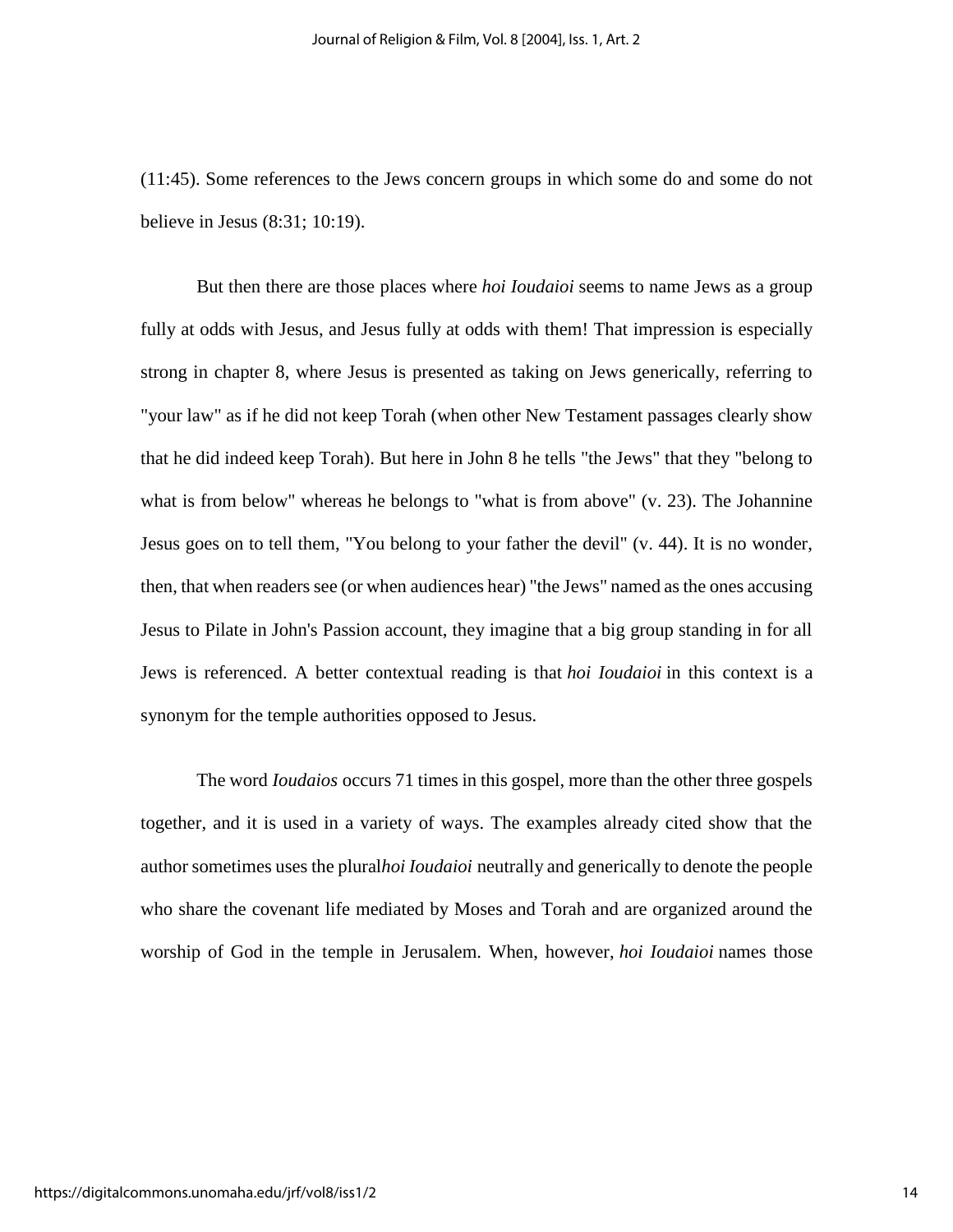opposed to Jesus, the phrase clearly refers to a subgroup, given that Jesus himself, along with his relatives and followers, are *Ioudaioi* in the covenantal sense.

That *hoi Ioudaioi* sometimes refers to a subgroup becomes obvious in certain passages. The first and the last instances of the word in John provide excellent examples. The first instance is John 1:19, which states that *hoi Ioudaioi* sent from Jerusalem priests and Levites to enquire about John the baptizer's identity. Obviously, since "the priests and Levites are surely Jews in the normal sense of the word (as is John the baptizer), "the Jews" in this case must be a subgroup, and one with the authority to dispatch this embassy of "priests and Levites." In other words, they would seem to be temple officials, the men elsewhere named as "high priests and elders." The final instance of *hoi Ioudaioi* (John 20:19) is even more instructive: "On the evening of that first day of the week, when the doors were locked, where the disciples were, *for fear of the Jews,* Jesus came and stood in their midst . . ." Here again, given that those cowering behind locked doors are themselves *Ioudaioi* in the religious and ethnic sense of the term, the label names a subgroup hostile to Jesus and at least perceived as threatening to his followers. To translate *Ioudaioi* as "Judeans" does not quite fit either, since nothing in John has implied that the people in that whole geographical area have ganged up on Jesus and his followers. Again, our best candidates are temple authorities.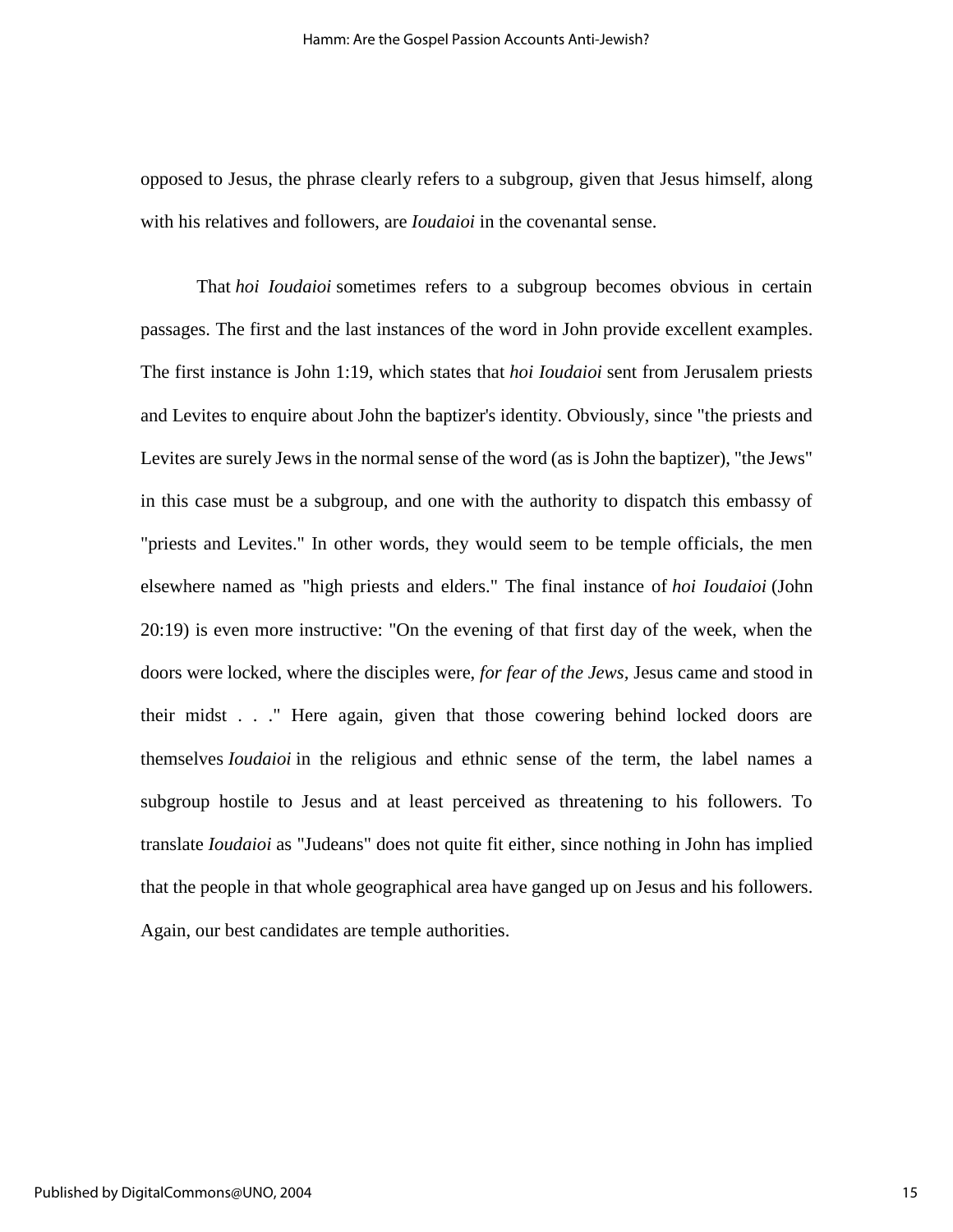Why, then, we must ask, would a writer such as John the Evangelist - who shows himself to be in many ways a consummate wordsmith - use *hoi Ioudaioi* in such a confusing way, sometimes referring to the covenant people of Israel and at other times referring to authorities hostile to Jesus? The only hypothesis that explains this data in a satisfactory way is this. The author of the Fourth Gospel, writing late in the first century (commentators agree that the 90s seem about right), is using *hoi Ioudaioi* in critical points of his narrative in a way that reflects the situation of his community at the time of his writing (the 90s) rather than the time of Jesus' public life (around the year 30). The author's messianic community is no longer welcome in synagogues (see 9:22; 12:42; and 16:2), is more clearly identified as part of a breakaway sect (increasingly comprised of Gentile membership), and they are using *hoi Ioudaioi* in a polemical, or "other-ing" sense, referring to their adversaries, the majority Jewish population who do not accept the crucified craftsman from Nazareth as the Messiah (or "the Christ" in Greek). As a strategy to shore up the identity of his messianic community, he calls the adversaries of Jesus (around 30 C.E.) by the same name, *hoi Ioudaioi*. Though he knew full well that Jesus and his followers were Jews and that the Christian community was all Jewish in the beginning, and continued in the writer's time to include many "Jews for Jesus" (if you will), as a member of a minority that increasingly experienced themselves as "outsiders," he could use *hoi Ioudaioi* as a label for those contemporary "others" (Moloney: 9-11).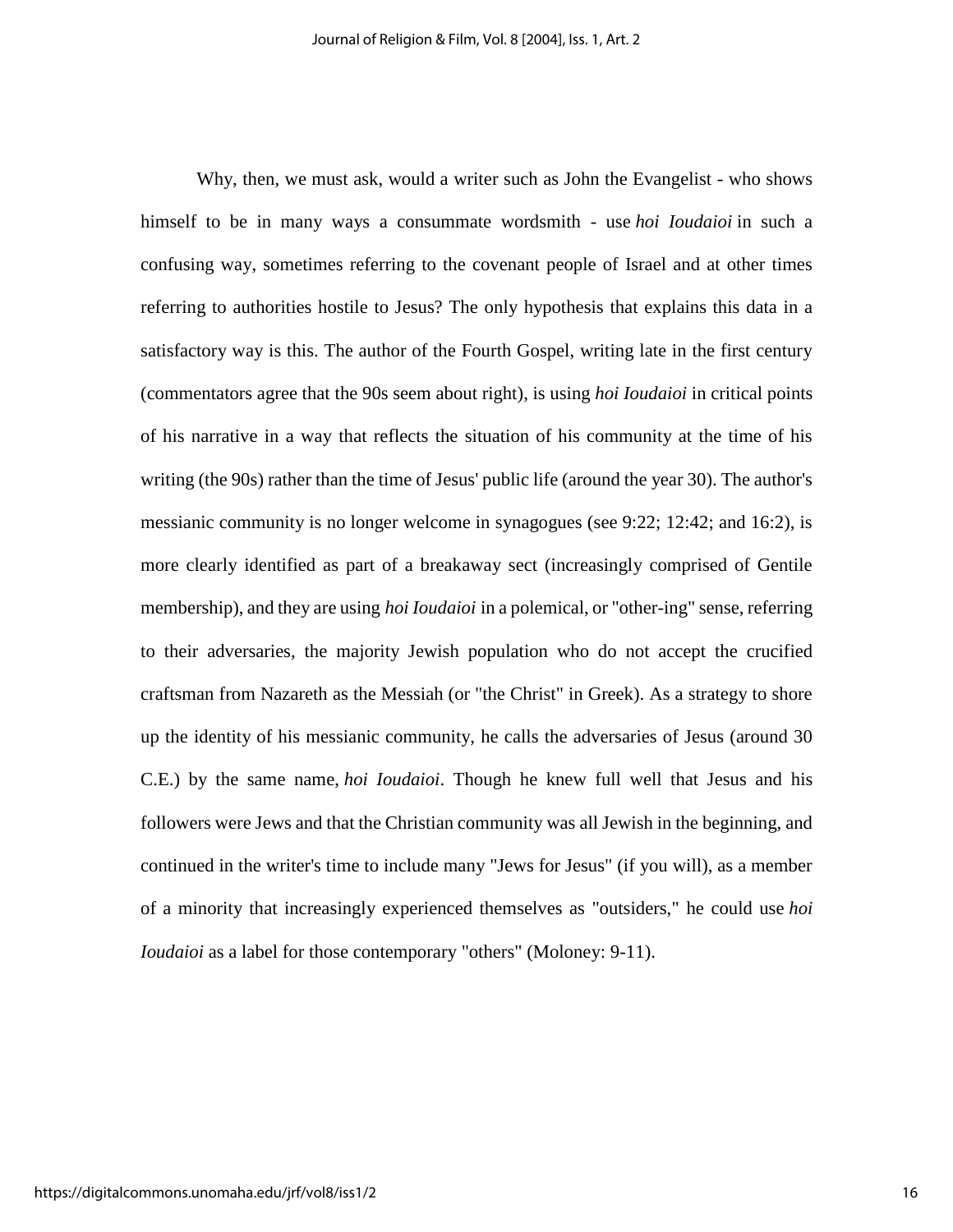I asked a fellow Jesuit if he could come up with an example from U.S. culture of an analogous use of potentially confusing polemical insider/outsider language to strengthen group identity, and he came up with a good one. A second generation Italian-American, Father Alexander recalled his Sicilian grandfather occasionally chiding his children and grandchildren, "Don't be like that! You're acting like the *Americani*!" Though Grandpa Alessandro was a U.S. citizen, an American in the normal use the word, he had a sense of being a member of a minority group that experienced itself, in important cultural ways, in tension with the majority American culture. So he sometimes used *Americani* to underscore that "otherness." Though such usage violated a certain kind of logic, it did support a kind of social logic.

Scholars see John doing a similar thing. The author was apparently not concerned about consistency with his other uses of the phrase. *Nor*, unfortunately, was he aware of how this phrase might be heard and read in other places in the future. Historically, that is profoundly regrettable; culturally, it is at least understandable. I have no doubt that the Fourth Evangelist would write it differently today.

## **"The People" in the Passion Accounts**

It is one thing to describe some temple officials as complicit in the process that resulted in a Roman execution. Given the threat that Jesus' popularity posed to their authority over the people, such complicity is historically plausible. In itself such a portrayal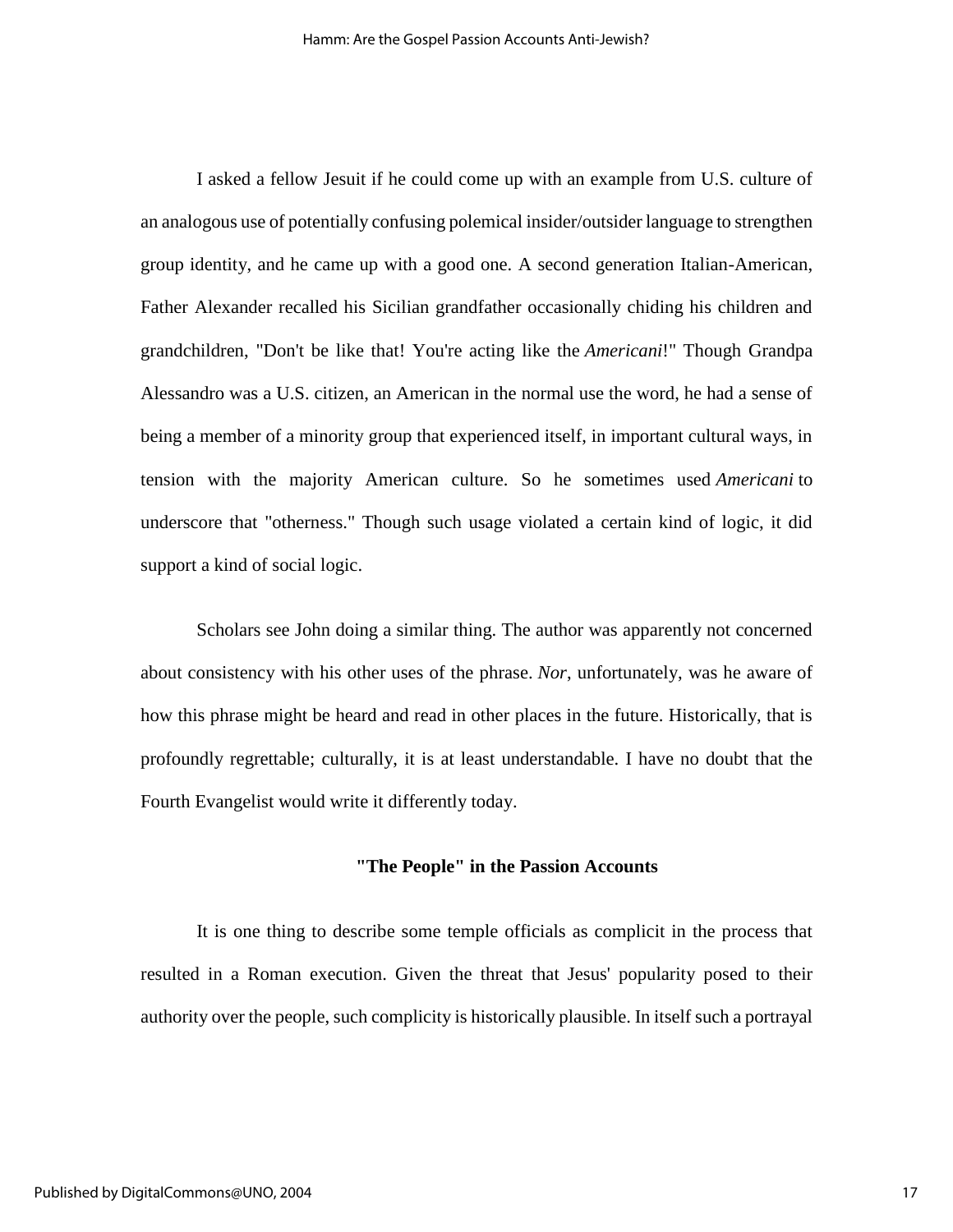is no more anti-Jewish than Al Pacino's portrayal of a very nasty Roy Cohn in the madefor-TV production of Tony Kushner's "Angels in America." The Jewish authors of the Dead Sea Scrolls also portrayed temple officials as corrupt and devious. Every group admits it has some "bad guys"; most Italian-American viewers of "The Sopranos" can acknowledge this. However, as our look at the effect of Matthew 27:25 and John's polemical use of *hoi Ioudaioi* has shown, the characterization of Jews as a group is something else; the gospel portrayal of "the people" can provoke, and indeed has provoked, attitudes and actions that we today term anti-Semitic. So it is instructive to look closely at "the people" in the gospel accounts.

#### **The "Crowds" in Mark and Matthew**

In the aftermath of Jesus' invasive action in the temple precincts, Mark mentions three times that the chiefs priests and scribes were seeking to arrest Jesus but did not, because they feared the *crowd* who were "astonished at [Jesus'] teaching" (11:18; and see 12:12) or might possible riot (14:1). So the leadership and the people in general had very different attitudes toward Jesus. It is another sort of "crowd" altogether that Mark says came "from the chief priests, scribes, and elders" with swords and clubs. The group gathered around Pilate's venue during the time of his brief inquest, they seem to be a different group than the arresting posse, for their main interest seems to be to claim the customary Passover-time release of a prisoner held in Roman custody. The chief priests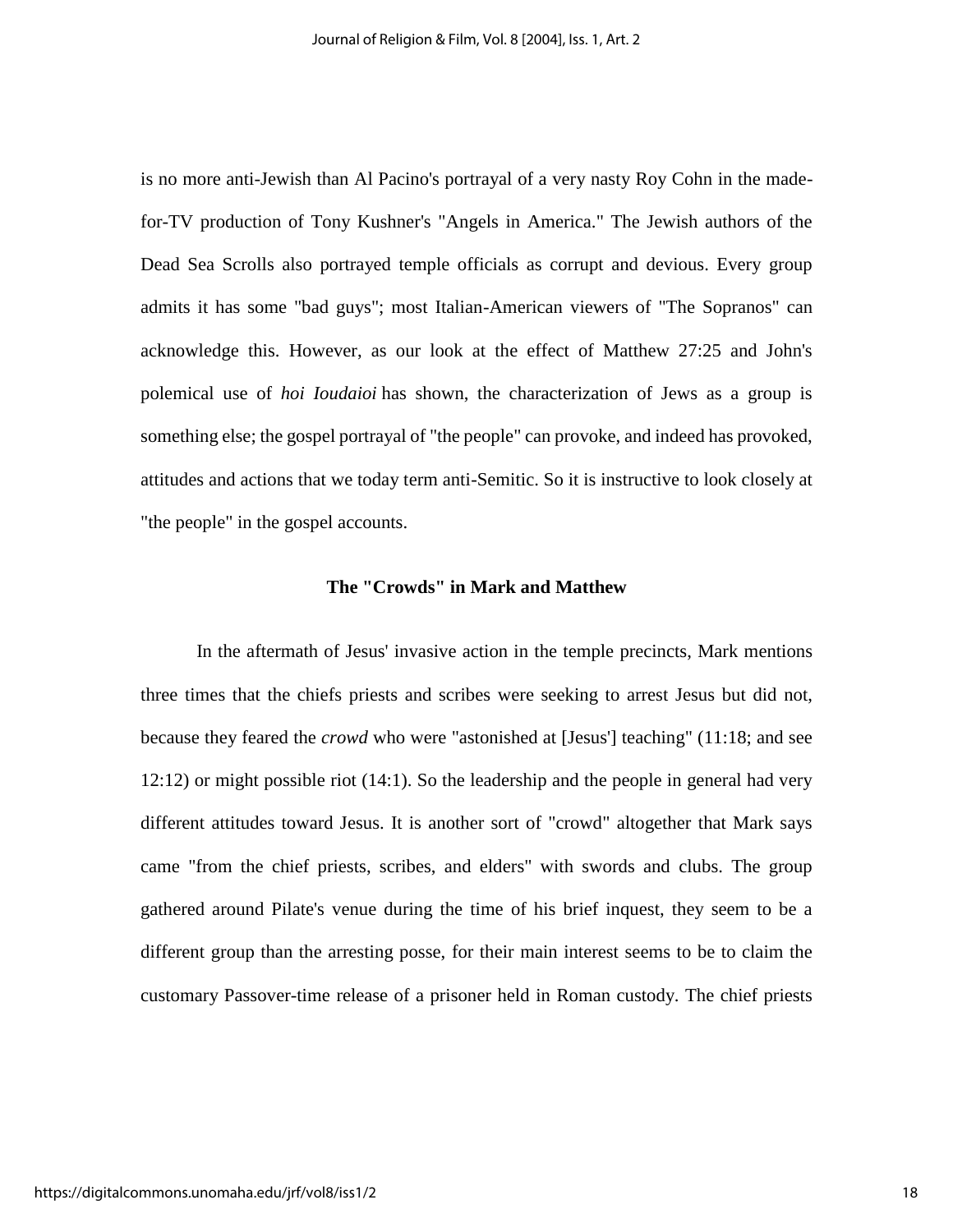prompt them to ask for the murderous rebel Barabbas. Asked what do they want to do with the "King of the Judeans," they twice cry, "Crucify him!" After this we hear of "passersby" wagging their heads and joining the taunts, and then "bystanders" who pun on Jesus cry of dereliction, twisting Jesus' Aramaic call "Eli" ("My God!") to mean a reference to Elijah. This is not a pretty picture of passers-by and bystanders; but neither does Mark provide grounds for indicting a whole people for ganging up on Jesus. Meanwhile, of course, there are those brave Jewish women who look on from afar and stay around to see where Joseph of Arimathea puts the body.

With respect to the portrayal of the crowd, the account of Matthew is pretty much like that of Mark, except of course for the famous "blood-libel" statement that we have already examined. It is noteworthy that Matthew emphasizes Pilate's power and authority (and therefore responsibility) in the events leading to the crucifixion. Six times in chapter 27, Matthew calls Pilate *ho hegemon* ("the governor"), something Mark never calls him. It is a strong way to emphasize that the Roman prefect is really in charge here. The governor rather than the governed is finally the responsible one.

## **The "People" in Luke**

A close tracking of "the people" in the Third Gospel, Luke, brings some surprises. Luke focuses the responsibility for Jesus death on some temple officials and distances them even further from the people than they are in Mark. Luke stresses that chasm between the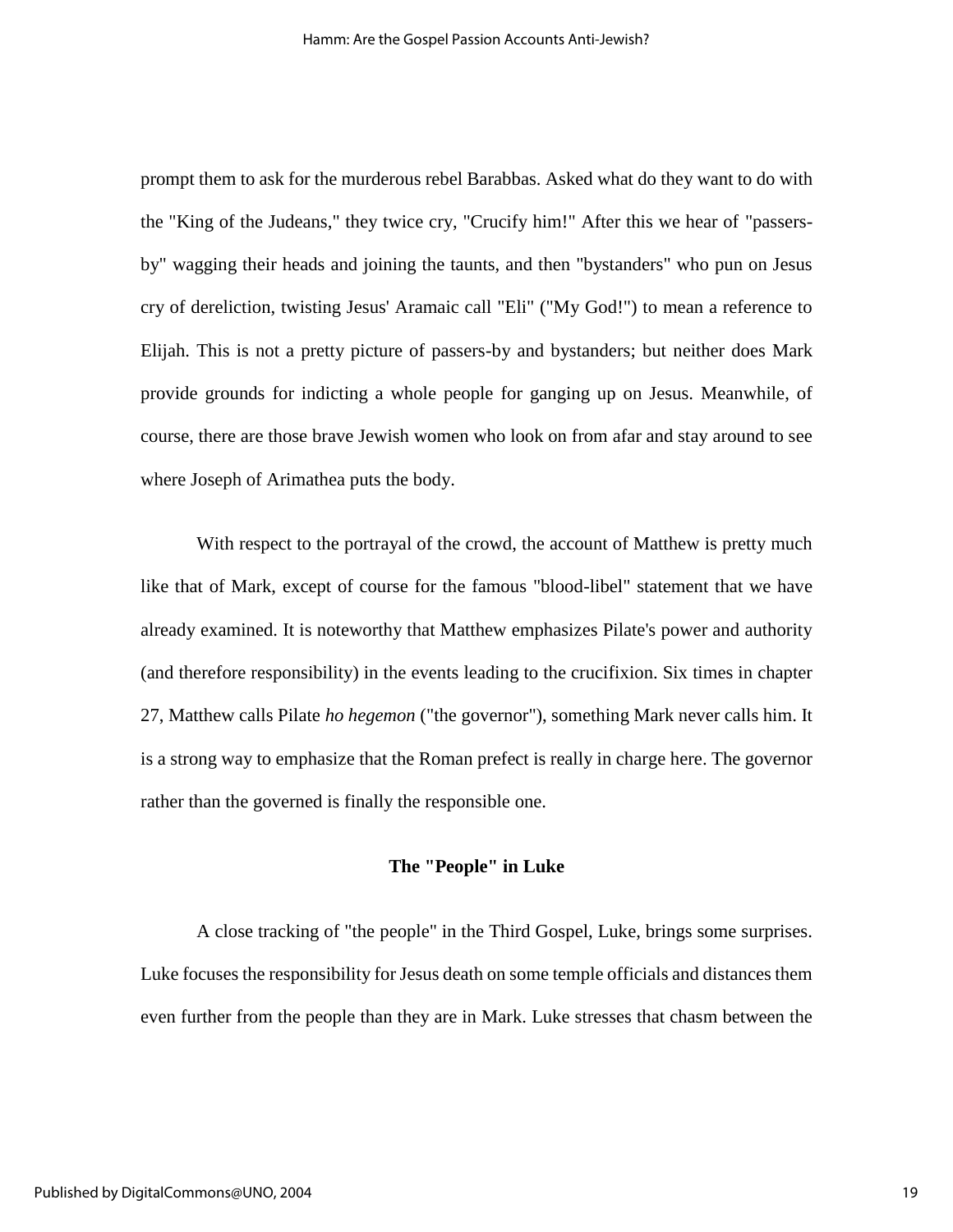leaders already in his description of the aftermath of the clearing of the temple: "And he has teaching daily in the temple. The chief priests and the scribes *and the leaders of the people* sought to destroy him; but they did not find anything they could do, *for all the people* [*pas ho laos*] hung upon his words" (19:47-48). Here Luke uses a special biblically resonant term for the people, *laos*, which is used in the Greek translation of the Hebrew Bible for the covenant people of God. In the arrest scene in the garden, Luke (like Mark and Matthew) mentions a "crowd" coming with Judas. But unlike the other Synoptic accounts this crowd is not *from* the Sanhedrin; they are *members* of the Sanhedrin. For after the scuffle issues in the loss and healing of a slave's ear, Luke says that Jesus spoke "to the chief priests and captains of the temple and elders, who had come out against him" (22:52).

Luke's second surprise is that, having distanced the people from their leaders, and focused the blame entirely on the leaders, he proceeds to soften Mark's portrait of those leaders in his abbreviated version of the Sanhedrin's hearing (22:66-71). Simply absent are the false witnesses, the charge about threatening to destroy and rebuild the temple, the judgment about committing blasphemy, and the physical and verbal mocking of Jesus as prophet. In Luke's version, that mockery was delivered by the guards holding Jesus in custody during the night (22:63-65).

In Luke's version, the Sanhedrin's concern is not to find Jesus in violation of Jewish law but to find something that will catch the Roman prefect's attention. Jesus' apparent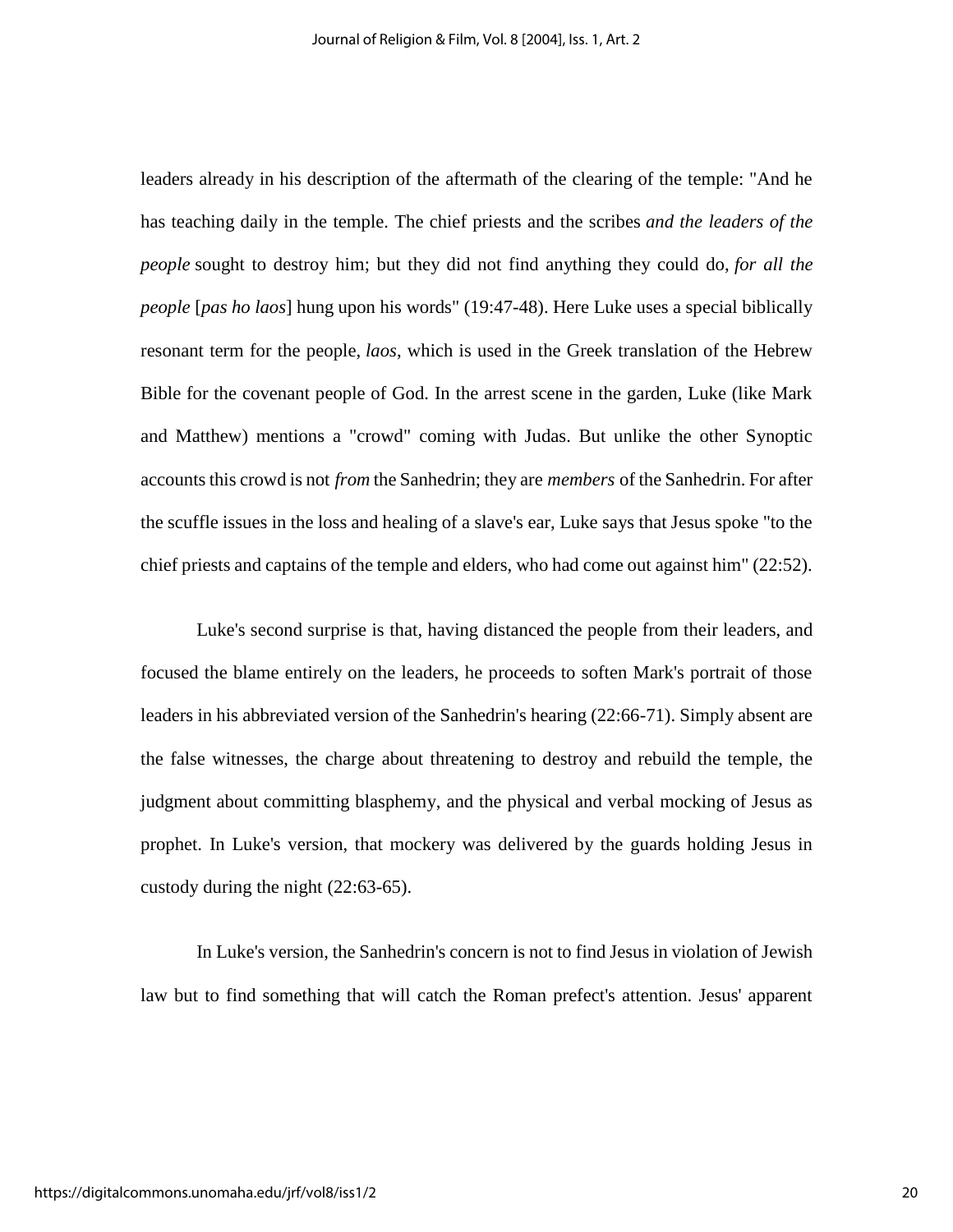acquiescence to the titles of "Messiah" and "Son of God" is enough for them, and without any mention of a formal judgment, they take him to Pilate with a more secular set of false charges: "We found this man misleading our nation [*ethnos*]; he opposed payment of taxes to Caesar and maintains that he the Messiah, a king." Luke omits the mocking of Jesus as king (delegated to Herod's attendants in 23:11?). Special to Luke's account is Pilate's thrice repeated verdict of "not guilty" and the author's preference after 23:4 for referring to the people not as "the crowd" but as *ho laos*. He uses this special word six times. The distance that Luke had established between the people and the temple leadership continues in his story of the final events. The leaders do not stir up the people; and whether the people join the leaders in the cry "Crucify him!" is not clear (23:21, 23). At the cross Luke omits the head-wagging and taunting passers-by of Mark's account; he says simply, "The people [*ho laos*] stood by, watching" (23:35). Finally, after the death and the centurion's declaration of innocence (and righteousness), Luke writes, "When all the people who had gathered for this spectacle saw what had happened, they returned home beating their breasts" (v. 47). Luke not only spares the people from blame; he reports that Jesus' own final word regarding the Jewish and Roman agents of his death is his prayer, "Father, forgive them; they know not what they do."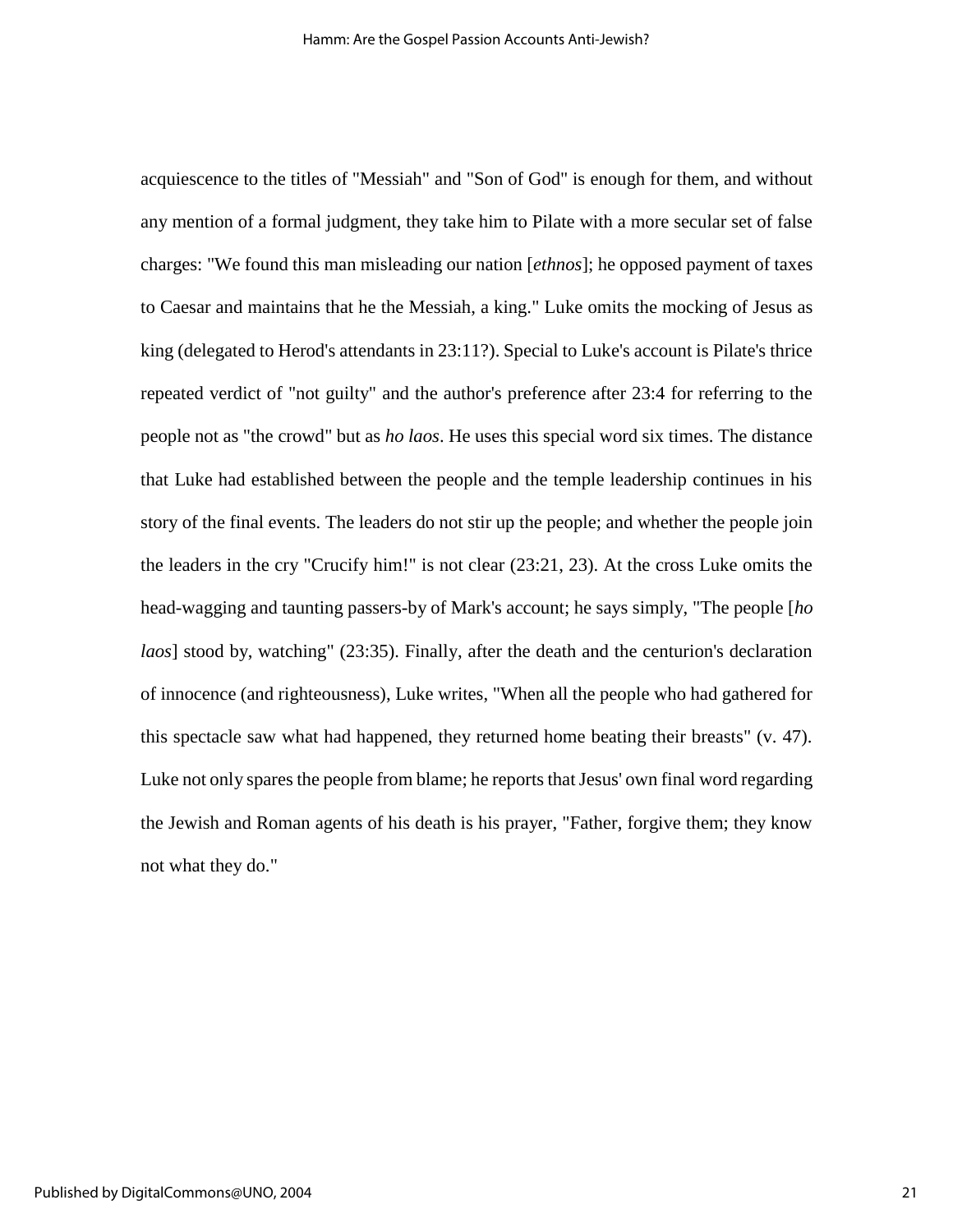Clearly, had Luke's version rather than Matthew's been the more popular Passion account, textual opportunities for Christian misunderstanding and anti-Semitism would have been lessened considerably.

## **The Absent Crowd in John**

The biggest surprise I encountered in this comparative look at the crowds in the gospel accounts of the Passion was the discovery that there *are no* crowds (at least *named* as such) in the Passion according to John. We *think* we see a crowd when we read John's Passion, but I submit that we see crowds because we encounter the phrase "the Jews" and recall the crowds in Mark and Matthew and maybe Luke's group of contemplative bystanders. But that is a failure to read John on John's terms. John writes of an ambiguous "they" who bring Jesus from Caiaphas to Pilate's praetorium (18:28) and accuse Jesus of being a criminal. At verse 31 they are called "the Jews" when they say, "We do not have the right to execute anyone." When Pilate moves from the praetorium on the inside to the group on the outside, the group is called, variously, "the Jews" (v. 38), "them" (19:5), and "the chief priests and guards" (19:6). Finally we are reminded of what we had learned from the beginning of this document: this author, especially in adversarial situations, sometimes uses "the Jews" as a kind of code name for the temple officials (and their attendants). When Pilate tries to release Jesus, "the Jews" cry out, "If you release him, you are not a Friend of Caesar" (19:15). When John says that "the Jews" cried out "Take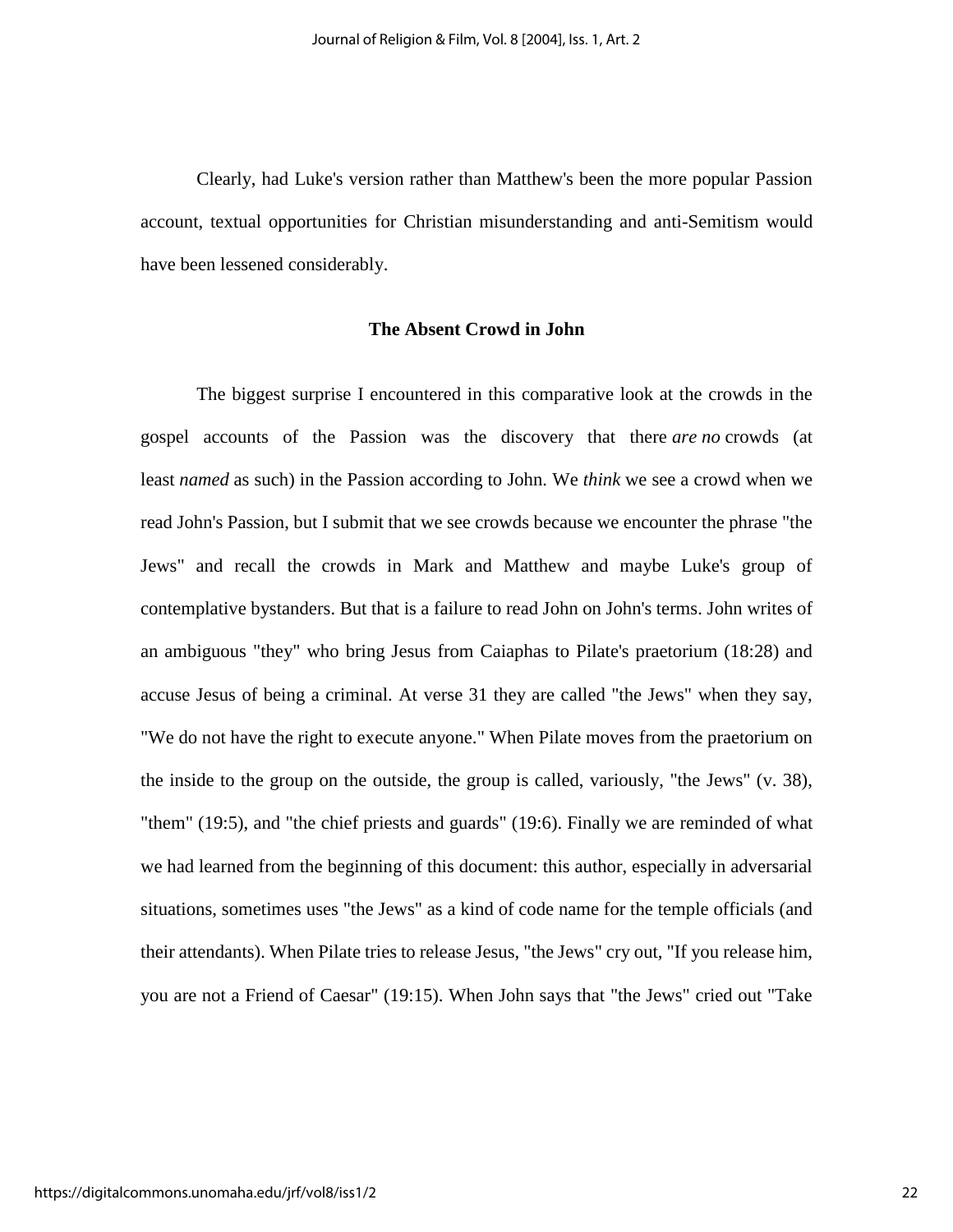him away, take him away! Crucify him!" there is no reason not to think that he is still referring the high priests and the guards.

## **Concluding Remarks**

And so, a careful reading of the four gospels shows that it is not the people as a whole but certain religious leaders joined by a few others who are complicit in the Romans' execution of Jesus. There is no historical reason to doubt that this picture reflects reality. Pilate and certain Jewish leaders were flawed men, each party acting according to their own notion of "homeland security." At bottom, the gospels are not about assessing blame. They are about interpreting the suffering, death, and resurrection of Jesus of Nazareth as a divine act of reconciliation and forgiveness. Any dramatizer of the life, death, and resurrection of Jesus must make artistic choices. The director can choose to create the script from a single Gospel, as Pier Paolo Pasolini did in *The Gospel according to St. Matthew*, or as in the case of the recent film, *The Gospel of John*, which I understand sticks with the text of the Fourth Gospel. Otherwise he or she must pick and choose details from among the four. Then the possibilities explode. In the presentation of the Sanhedrin's meeting, for example, does one go with Mark and Matthew and place it during Thursday night, or at daybreak (with Luke), or (with John) sometime in the previous week (and without the presence of Jesus)? Do you have Simon of Cyrene carry the crossbeam (as in Matthew, Mark, and Luke), or does Jesus carry it by himself, as in John? And those two bandits who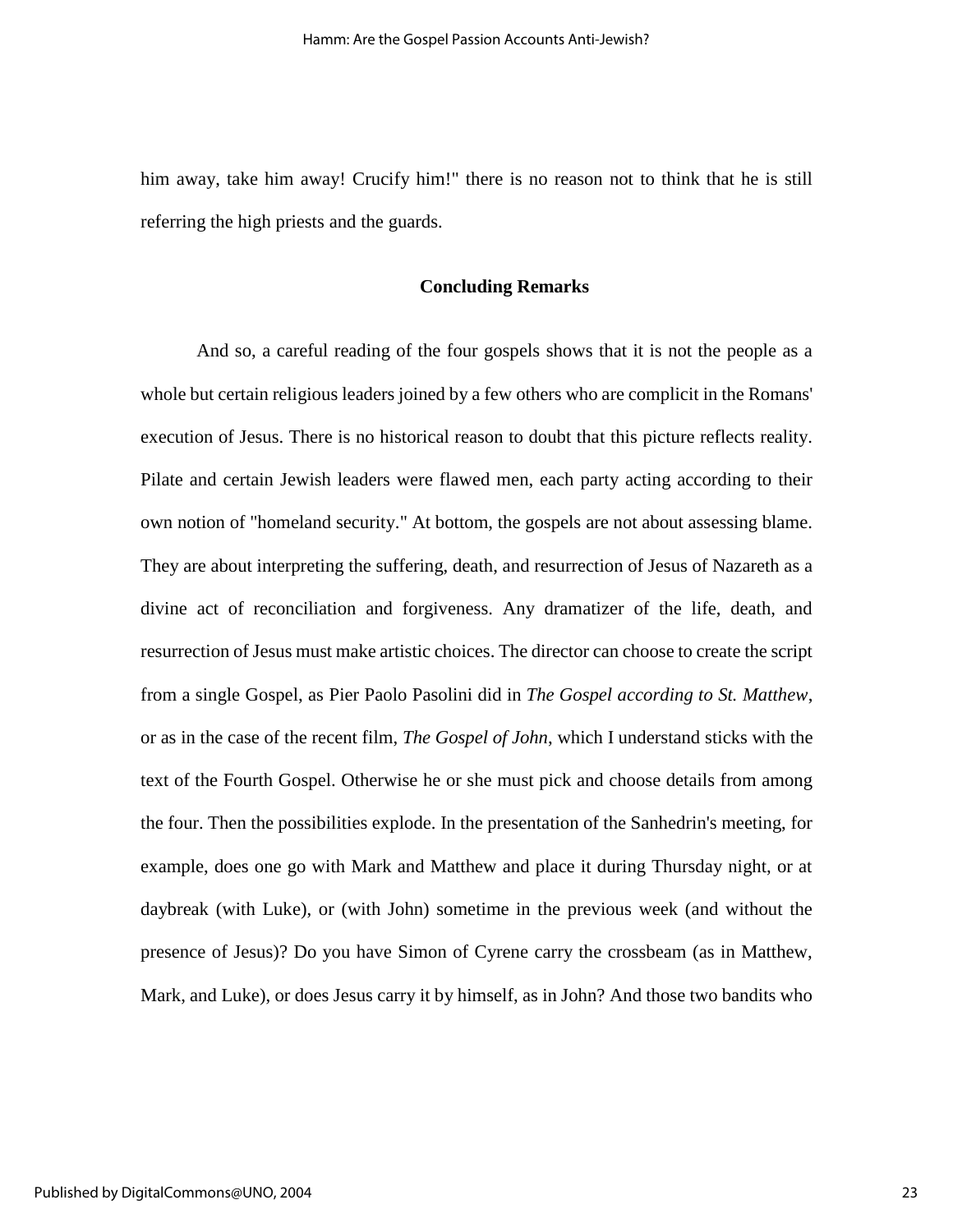were crucified with Jesus - do you have both of them join in the taunting (as in Mark and Matthew)? Do you keep them silent (with John)? Or do you have one of them taunt Jesus and the other defend his innocence and ask to be with him when he comes into his kingdom (as in Luke)? As regards what Jesus says from the cross, do you go with Mark and Matthew and quote only the cry of dereliction ("My God, my God, why have you forsaken me" - the opening verse of Psalm 22)? Or do you include one or more of the three quite different words from the cross conveyed by Luke? Or do you draw from one or more of the three *other* sayings from the cross as told my John? Or do you include all seven statements in your script? Our study of the four gospels has convinced most scholars that these differences are not the random discrepancies one expects from the plurality of witness; rather, they are mainly deliberate choices made by each Evangelist to underscore themes that are consistent with the rest of their respective gospels. Any narrative artist who undertakes a fresh retelling needs to make choices that reflect another coherent vision.

The four gospels are not, finally, about Jewish-Christian relations. They are about Jesus the Jew understood by Christians as God's ultimate revelation of God's self. That gives Christians and Jews plenty to talk about. But the primary conversation piece is not the product of popular culture - stimulating as these may be - but the texts of the Gospels themselves, each heard on its own terms, in its own voice.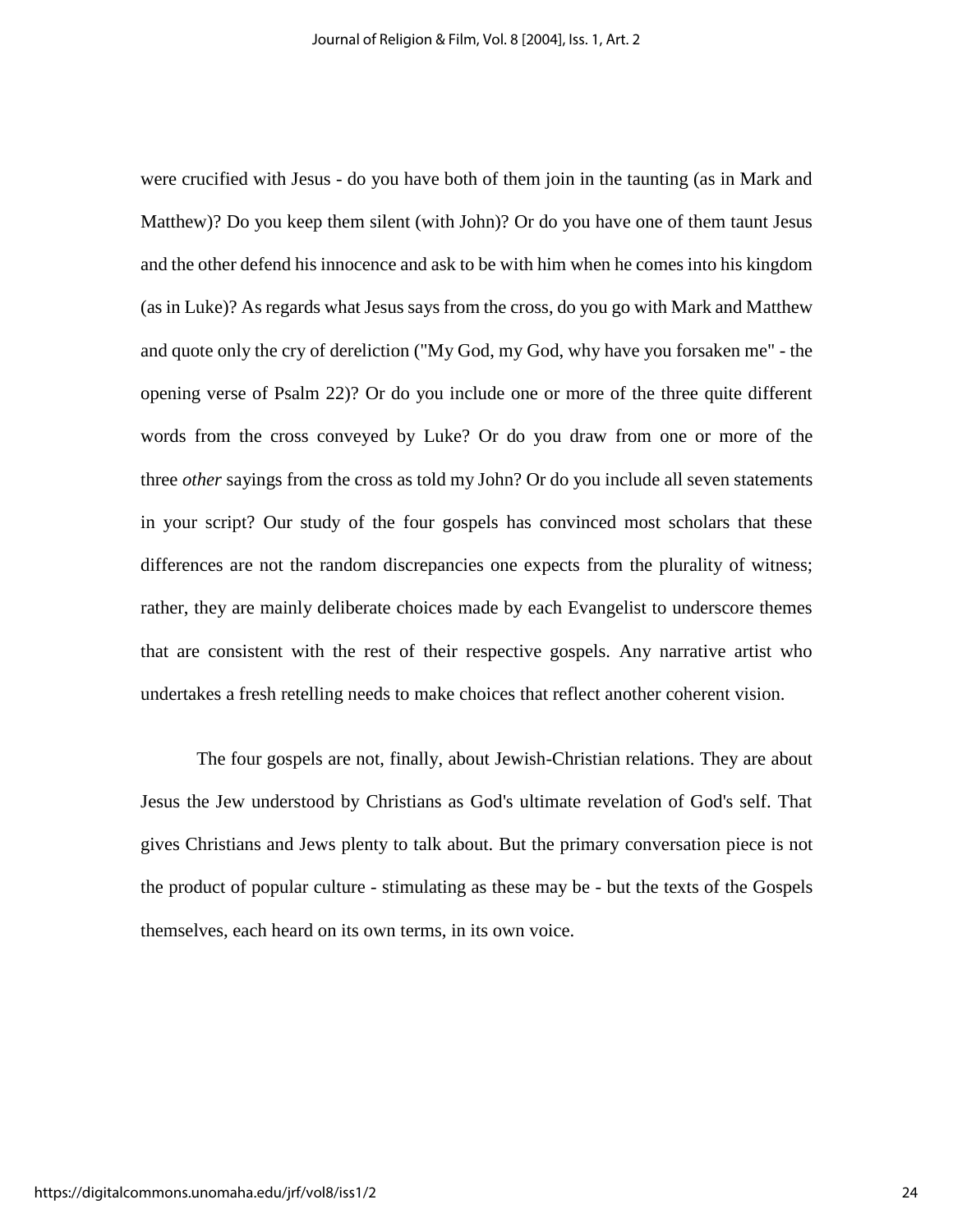Sometimes popular culture does religious educators a service. Dan Brown's fantastic riffs on church history and tradition in his page-turner *The Da Vinci Code* have provided the occasion for a creative teacher at Creighton Prep to send adolescent boys romping around the library and the Internet, zestfully separating fiction from fact. If Mel Gibson's cinematic rendering of *The Passion of the Christ* prompts thousands to open their family Bibles to the last pages of the Gospels, he will have done us all a great turn.

Finally, preparing for this talk has convinced me how important it is for those of us who are Christian to learn better what history can tell us about why Passion plays (on stage or screen) make Jews anxious. And we Christians have much to learn about the Jewishness of Jesus and the Jewish roots of our Christian faith. That learning will help inoculate our people against the toxic possibilities of our narrative, and better enable us to live the mandate of Jesus (and of the Torah) to love our neighbor.

#### **References**

Boyer, Peter J. 2003. "The Jesus War: Mel Gibson's Obsession." *The New Yorker* September 15: 58-71.

Brown, Raymond E., S.S. 1994. *The Death of the Messiah: From Gethsemane to the Grave; a Commentary on the Passion Narrative in the Four Gospels*. Edited by David Noel Freedman. New York: Doubleday.

Efroymson, David P., and Eugene J. Fisher 1993. *Within Context: Essays on Jews and Judaism in the New Testament*. Philadelphia: American Interfaith Institute.

Fisher, Eugene J. 1993. "The Passion and Death of Jesus of Nazareth: Catechetical Approaches." Pp. 104- 22 in *Within Context; Essays on Jews and Judaism in the New Testament*. Edited by David P. Efroymson and Eugene J. Fisher. Philadelphia: American Interfaith Institute.